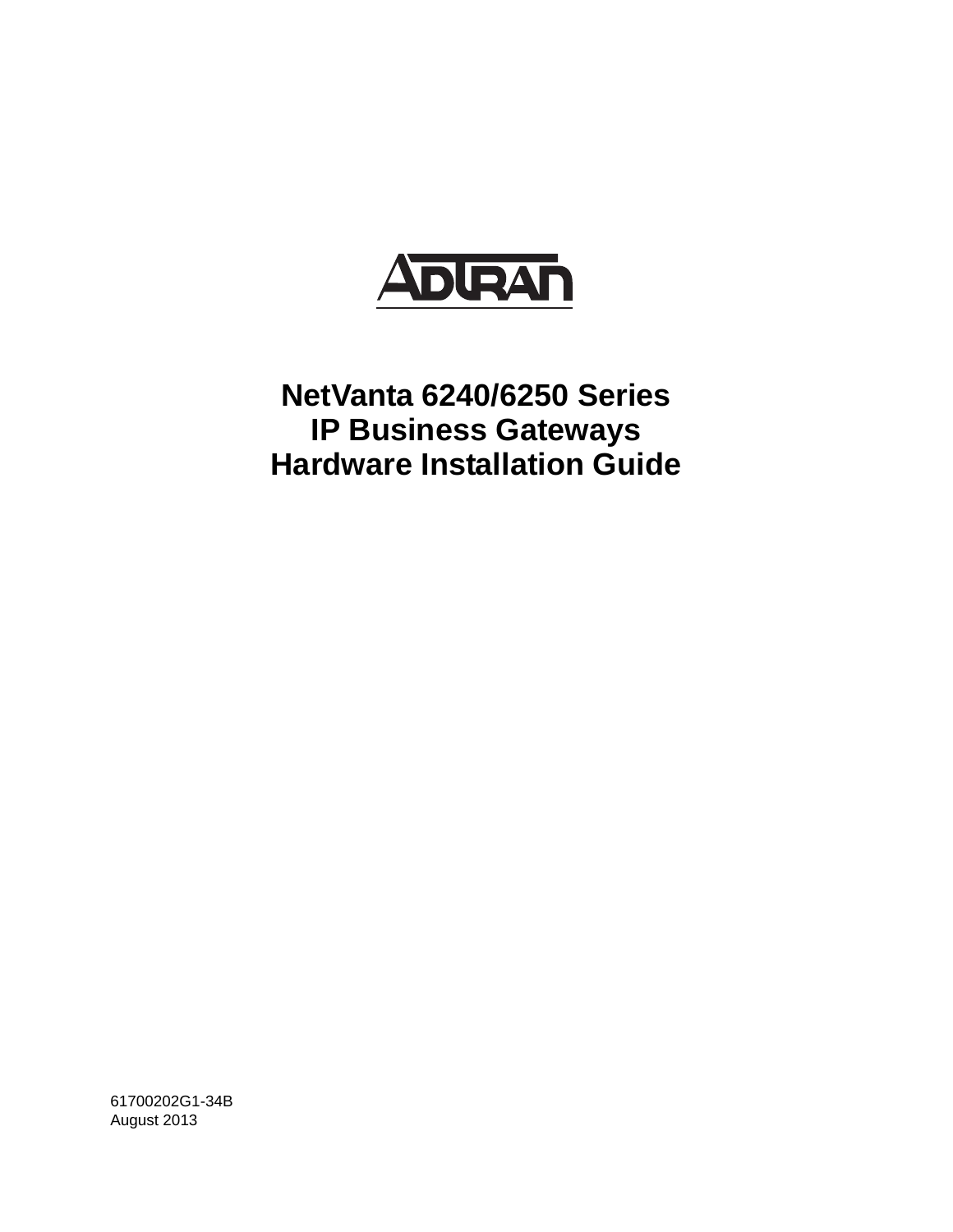## **Trademarks**

Any brand names and product names included in this manual are trademarks, registered trademarks, or trade names of their respective holders.

## **To the Holder of the Manual**

The contents of this manual are current as of the date of publication. ADTRAN reserves the right to change the contents without prior notice.

In no event will ADTRAN be liable for any special, incidental, or consequential damages or for commercial losses even if ADTRAN has been advised thereof as a result of issue of this publication.

## **Software Licensing Agreement**

Each ADTRAN product contains a single license for ADTRAN-supplied software. Pursuant to the Licensing Agreement, you may: (a) use the software on the purchased ADTRAN device only and (b) keep a copy of the software for backup purposes. This Agreement covers all software installed on the system, as well as any software available on the ADTRAN website. In addition, certain ADTRAN systems may contain additional conditions for obtaining software upgrades.

#### **Third-Party Software**

The software included in the NetVanta 6250 contains copyrighted software that is licensed under the GNU General Public License (GPL). For a list of third-party software and their licenses, go to http://www.adtran.com/software/EULA. You can obtain the complete corresponding source code of such software components from ADTRAN for a period of three years after our last shipment of this product by sending a money order or check for \$5 to:

ADTRAN, Inc, P.O. Box 933638, Atlanta, GA 31193-3638 Please write **GPL Source for product NetVanta 6250** in the memo line of your payment.

This offer is valid to anyone in receipt of this information.

CAUTION

*Changes or modifications to this unit not expressly approved by the party responsible for compliance could void the user's authority to operate the equipment.*



901 Explorer Boulevard P.O. Box 140000 Huntsville, AL 35814-4000 Phone: (256) 963-8000

Copyright © 2013 ADTRAN, Inc. All Rights Reserved. Printed in U.S.A.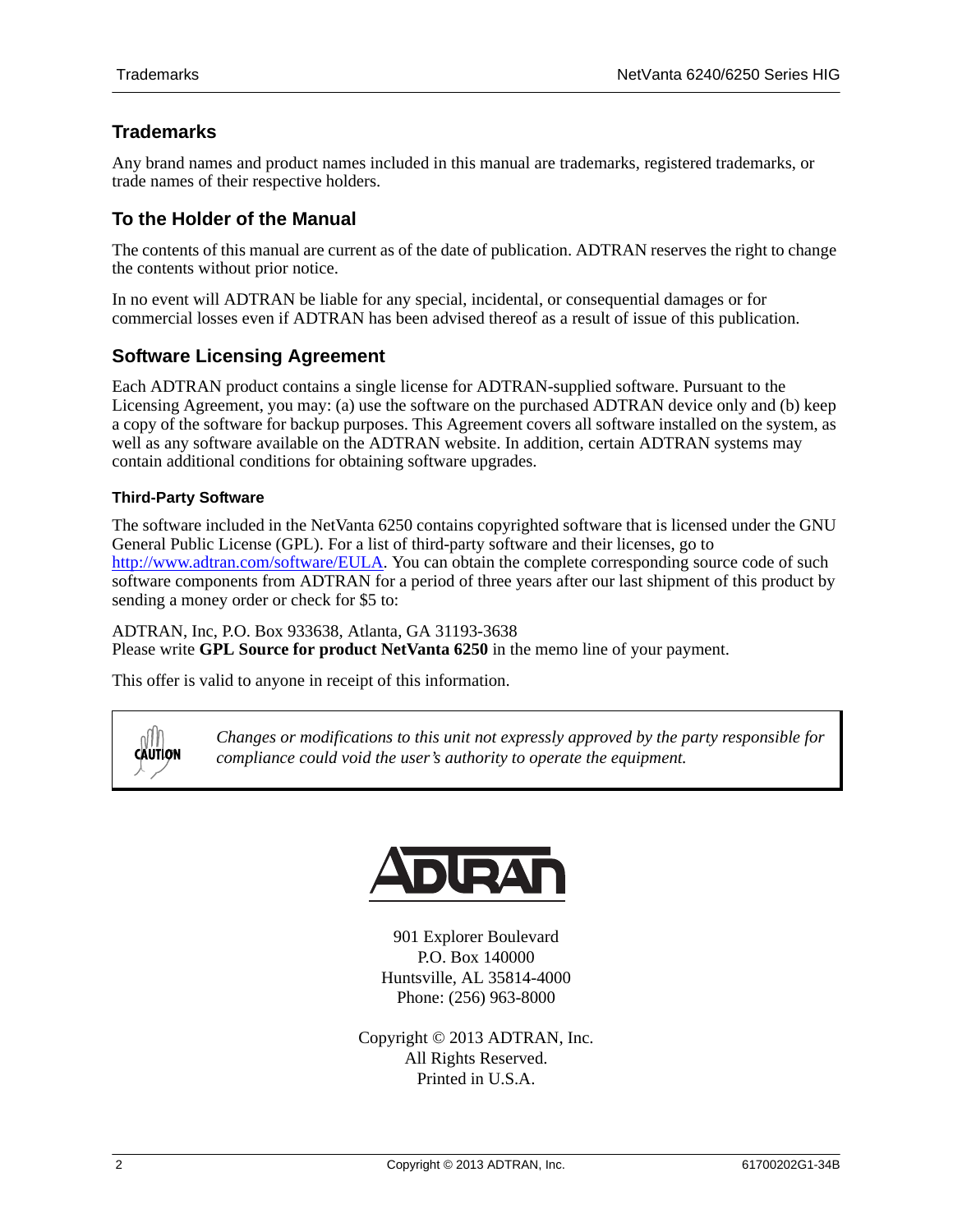## **Conventions**

MOTE

*Notes provide additional useful information.*

CAUTION

*Cautions signify information that could prevent service interruption or damage to the equipment.*



*Warnings provide information that could prevent injury or endangerment to human life.*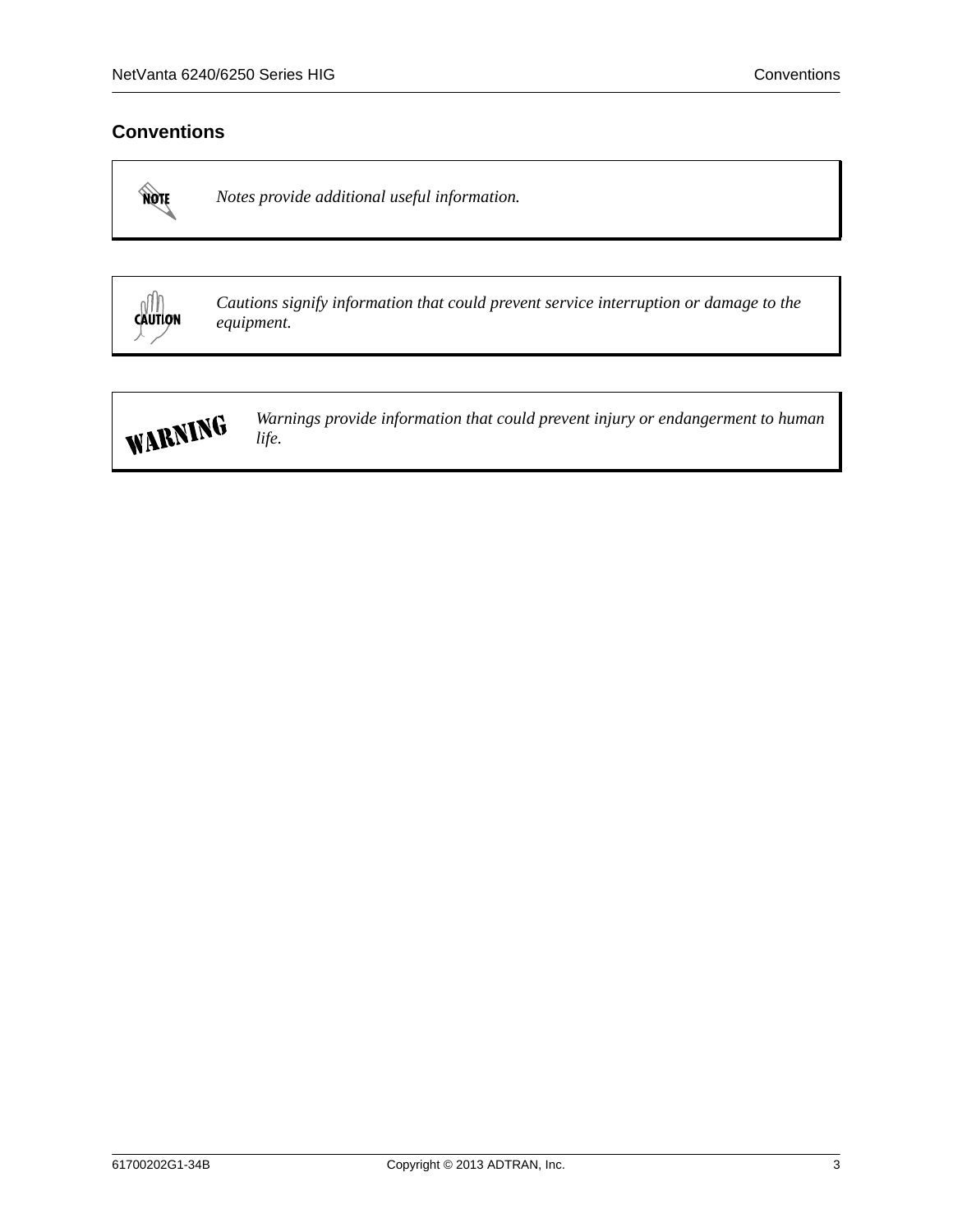## **Safety Instructions**

When using your telephone equipment, please follow these basic safety precautions to reduce the risk of fire, electrical shock, or personal injury:

- 1. Do not use this product near water, such as a bathtub, wash bowl, kitchen sink, laundry tub, in a wet basement, or near a swimming pool.
- 2. Avoid using a telephone (other than a cordless type) during an electrical storm. There is a remote risk of shock from lightning.
- 3. Do not use the telephone to report a gas leak in the vicinity of the leak.
- 4. Use only the power cord, power supply, and batteries indicated in the manual. Do not dispose of batteries in a fire. They may explode. Check with local codes for special disposal instructions.
- 5. The socket-outlet shall be installed near the equipment and shall be easily accessible.

If any of the following conditions occur, unplug the product from the electrical outlet and replace the part or contact your qualified service personnel:

- 1. The power cable, extension cable, or plug is damaged.
- 2. An object has fallen into the product.
- 3. The product has been exposed to water.
- 4. The product has been dropped or damaged.
- 5. The product does not operate correctly when you follow the operating instructions.



**AQIE** 

*These units contain no user-serviceable parts. They should only be serviced by qualified service personnel.*

*Additional safety guidelines, such as Waste Electrical and Electronic Equipment (WEEE), are given in the document [NetVanta Safety and Regulatory Information](https://supportforums.adtran.com/docs/DOC-2300) available online at [http://supportforums.adtran.com](https://supportforums.adtran.com/welcome).*

## **Save These Important Safety Instructions**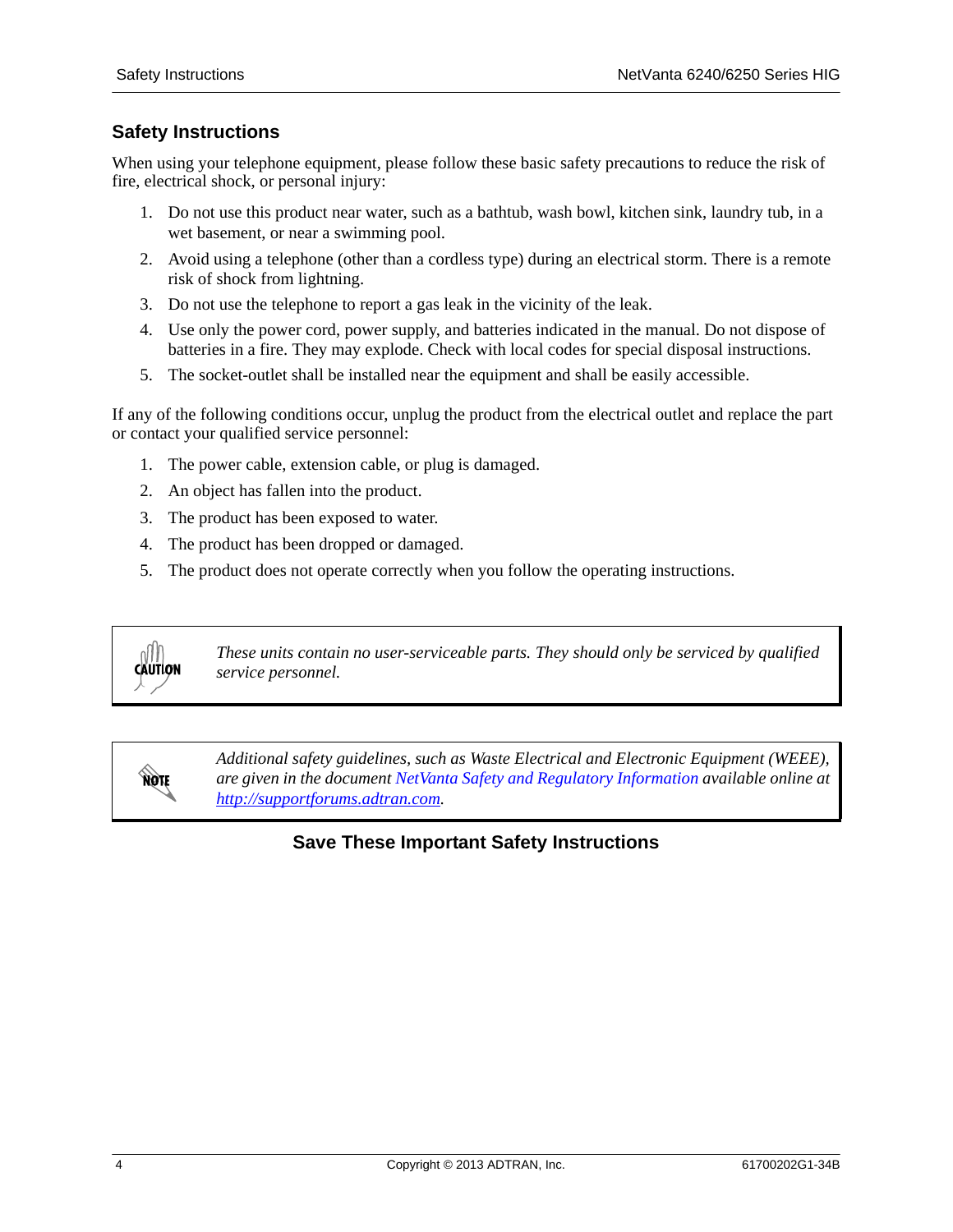## **FCC-Required Information**

#### **FCC regulations require that the following information be provided in this manual:**

- 1. This equipment complies with Part 68 of Federal Communications Commission (FCC) rules and requirements adopted by America's Carriers Telecommunications Association (ACTA). Each registered interface has a label that contains, among other information, a product identifier in the format US:AAAEQ##TXXXX. If requested, provide this information to the telephone company.
- 2. If this equipment causes harm to the telephone network, the telephone company may temporarily discontinue service. If possible, advance notification is given; otherwise, notification is given as soon as possible. The telephone company will advise the customer of the right to file a complaint with the FCC.
- 3. The telephone company may make changes in its facilities, equipment, operations, or procedures that could affect the proper operation of this equipment. Advance notification and the opportunity to maintain uninterrupted service are given.
- 4. If experiencing difficulty with this equipment, please contact ADTRAN for repair and warranty information. The telephone company may require this equipment to be disconnected from the network until the problem is corrected, or it is certain the equipment is not malfunctioning.
- 5. This unit contains no user-serviceable parts.
- 6. This equipment is designed to connect to the telephone network or premises wiring using an FCC-compatible modular jack, which is compliant with Part 68 and requirements adopted by ACTA.

| <b>Part Number</b>                                 | <b>Registration</b><br><b>Number</b> | <b>Service Type</b>                                                                          | <b>REN/SOC</b> | <b>FIC</b>                                     | <b>USOC</b>   |
|----------------------------------------------------|--------------------------------------|----------------------------------------------------------------------------------------------|----------------|------------------------------------------------|---------------|
| NetVanta 6240<br>T1 Products                       | US: HDCIT03B1700204G1                | 1.544 Mbps - SF<br>1.544 Mbps - SF and B8ZS<br>1.544 Mbps - ESF<br>1.544 Mbps - ESF and B8ZS | N/A/6.0N       | 04DU9-BN<br>04DU9-DN<br>04DU9-1KN<br>04DU9-1SN | <b>RJ-48C</b> |
| NetVanta 6240<br>with Optional<br><b>FXO Ports</b> |                                      | Analog Loop Start/Ground Start                                                               | 0.3B/9.0F      | 02LS2<br>02GS2                                 | <b>RJ-11C</b> |
| NetVanta 6250<br>T1 Products                       | US: HDCIS00B1700254F2                | 1.544 Mbps - SF<br>1.544 Mbps - SF and B8ZS<br>1.544 Mbps - ESF<br>1.544 Mbps - ESF and B8ZS | N/A/6.0N       | 04DU9-BN<br>04DU9-DN<br>04DU9-1KN<br>04DU9-1SN | <b>RJ-48C</b> |
| NetVanta 6250<br>with Optional<br><b>FXO Port</b>  |                                      | Analog Loop Start/Ground Start                                                               | 0.0B/9.0F      | 02LS2<br>02GS2                                 | <b>RJ-11C</b> |

7. The following information may be required when applying to the local telephone company for leased line facilities:

- 8. The ringer equivalency number (REN) is useful in determining the quantity of devices you may connect to your telephone line and still have all of those devices ring when your number is called. In most areas, the sum of the RENs of all devices should not exceed five. To be certain of the number of devices you may connect to your line as determined by the REN, call your telephone company to determine the maximum REN for your calling area.
- 9. This equipment may not be used on coin service provided by the telephone company. Connection to party lines is subject to state tariffs. Contact your state public utility commission or corporation commission for information.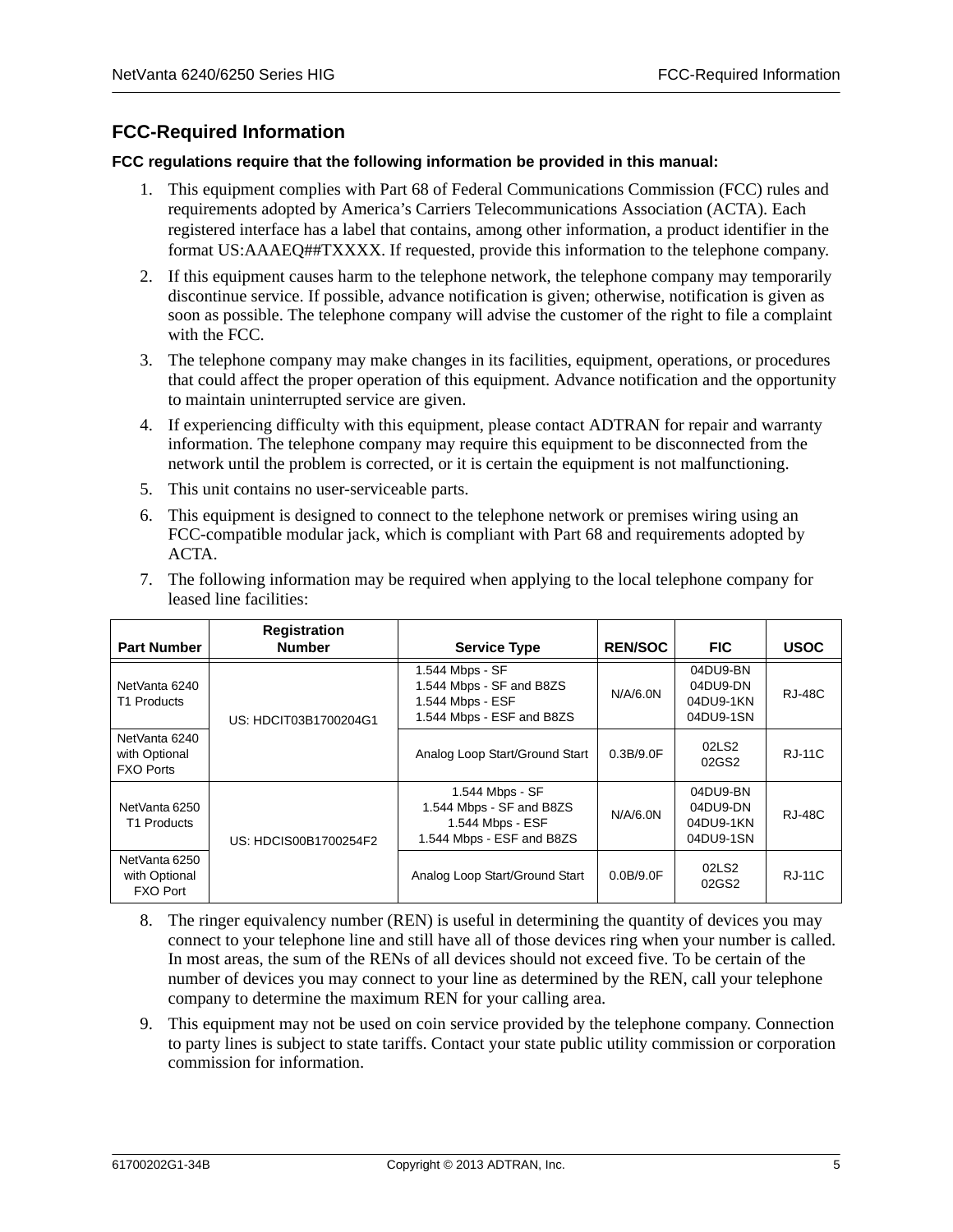## **FCC Radio Frequency Interference Statement**

This equipment has been tested and found to comply with the limits for a Class B digital device, pursuant to Part 15 of the FCC rules. These limits are designed to provide reasonable protection against harmful interference when the equipment is operated in a commercial environment. This equipment generates, uses, and can radiate radio frequency energy and, if not installed and used in accordance with the instruction manual, may cause harmful interference to radio frequencies. Operation of this equipment in a residential area is likely to cause harmful interference in which case the user will be required to correct the interference at his own expense.

#### **Industry Canada Compliance Information**

Notice: The Industry Canada label applied to the product (identified by the Industry Canada logo or the "IC:" in front of the certification/registration number) signifies that the Industry Canada technical specifications were met.

Notice: The REN for this terminal equipment is supplied in the documentation or on the product labeling/ markings. The REN assigned to each terminal device indicates the maximum number of terminals that can be connected to a telephone interface. The termination on an interface may consist of any combination of devices subject only to the requirement that the sum of the RENs of all the devices should not exceed five (5).

#### **Canadian Emissions Requirements**

This digital apparatus does not exceed the Class B limits for radio noise emissions from digital apparatus as set out in the interference-causing equipment standard entitled "Digital Apparatus," ICES-003 of the Department of Communications.

Cet appareil numérique respecte les limites de bruits radioelectriques applicables aux appareils numériques de Class A prescrites dans la norme sur le materiel brouilleur: "Appareils Numériques," NMB-003 edictee par le ministre des Communications.

#### **Toll Fraud Liability**

Be advised that certain security risks are inherent in the use of any telecommunications or networking equipment, including but not limited to, toll fraud, Denial of Service (DoS) attacks, loss or theft of data, and the unauthorized or illegal use of said equipment. ADTRAN OFFERS NO WARRANTIES, EITHER EXPRESSED OR IMPLIED, REGARDING THE PREVENTION, DETECTION, OR DETERRENCE OF TOLL FRAUD, NETWORKING ATTACKS, OR UNAUTHORIZED, ILLEGAL, OR IMPROPER USE OF ADTRAN EQUIPMENT OR SOFTWARE. THEREFORE, ADTRAN IS NOT LIABLE FOR ANY LOSSES OR DAMAGES RESULTING FROM SUCH FRAUD, ATTACK, OR IMPROPER USE, INCLUDING, BUT NOT LIMITED TO, HUMAN AND DATA PRIVACY, INTELLECTUAL PROPERTY, MATERIAL ASSETS, FINANCIAL RESOURCES, LABOR AND LEGAL COSTS. Ultimately, the responsibility for securing your telecommunication and networking equipment rests with you, and you are encouraged to review documentation regarding available security measures, their configuration and implementation, and to test such features as is necessary for your network.

#### **Service and Warranty**

For information on the service and warranty of ADTRAN products, visit the *[Support](http://www.adtran.com/web/page/portal/Adtran/wp_support_landing)* section of the ADTRAN website at [http://www.adtran.com.](http:www.adtran.com)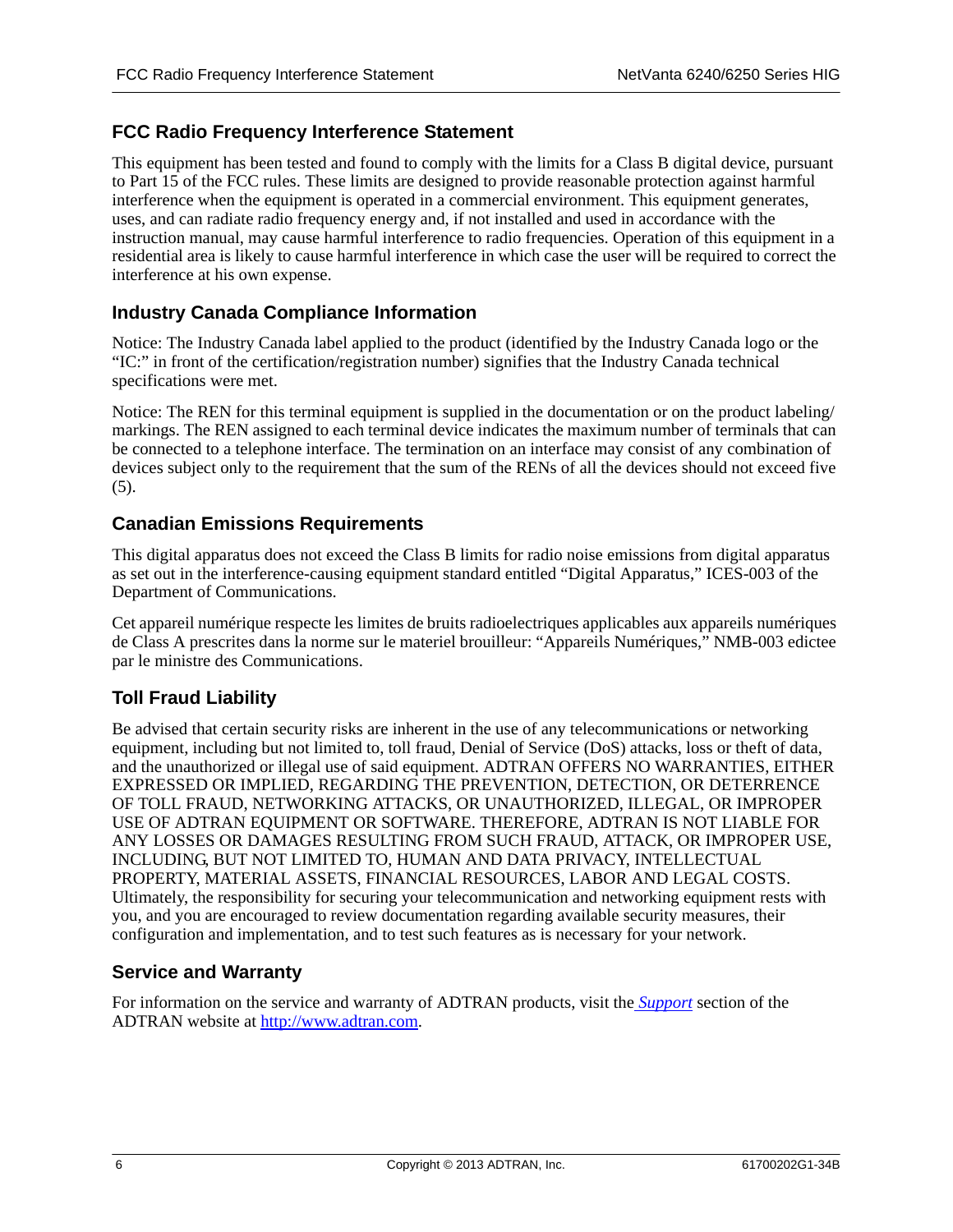## **Table of Contents**

| Physical Description (1990) 14 (2008) 24 (2008) 24 (2008) 24 (2008) 25 (2008) 25 (2008) 26 (2008) 26 (2008) 26                                                                                                                 |
|--------------------------------------------------------------------------------------------------------------------------------------------------------------------------------------------------------------------------------|
|                                                                                                                                                                                                                                |
|                                                                                                                                                                                                                                |
| Front Panel Design (all contains and the contained and the contact of the contact of the contact of the contact of the contact of the contact of the contact of the contact of the contact of the contact of the contact of th |
|                                                                                                                                                                                                                                |
|                                                                                                                                                                                                                                |
|                                                                                                                                                                                                                                |
| Front Panel Design (and according to the control of the control of the control of the control of the control of the control of the control of the control of the control of the control of the control of the control of the c |
|                                                                                                                                                                                                                                |
|                                                                                                                                                                                                                                |
|                                                                                                                                                                                                                                |
|                                                                                                                                                                                                                                |
|                                                                                                                                                                                                                                |
|                                                                                                                                                                                                                                |
|                                                                                                                                                                                                                                |
|                                                                                                                                                                                                                                |
|                                                                                                                                                                                                                                |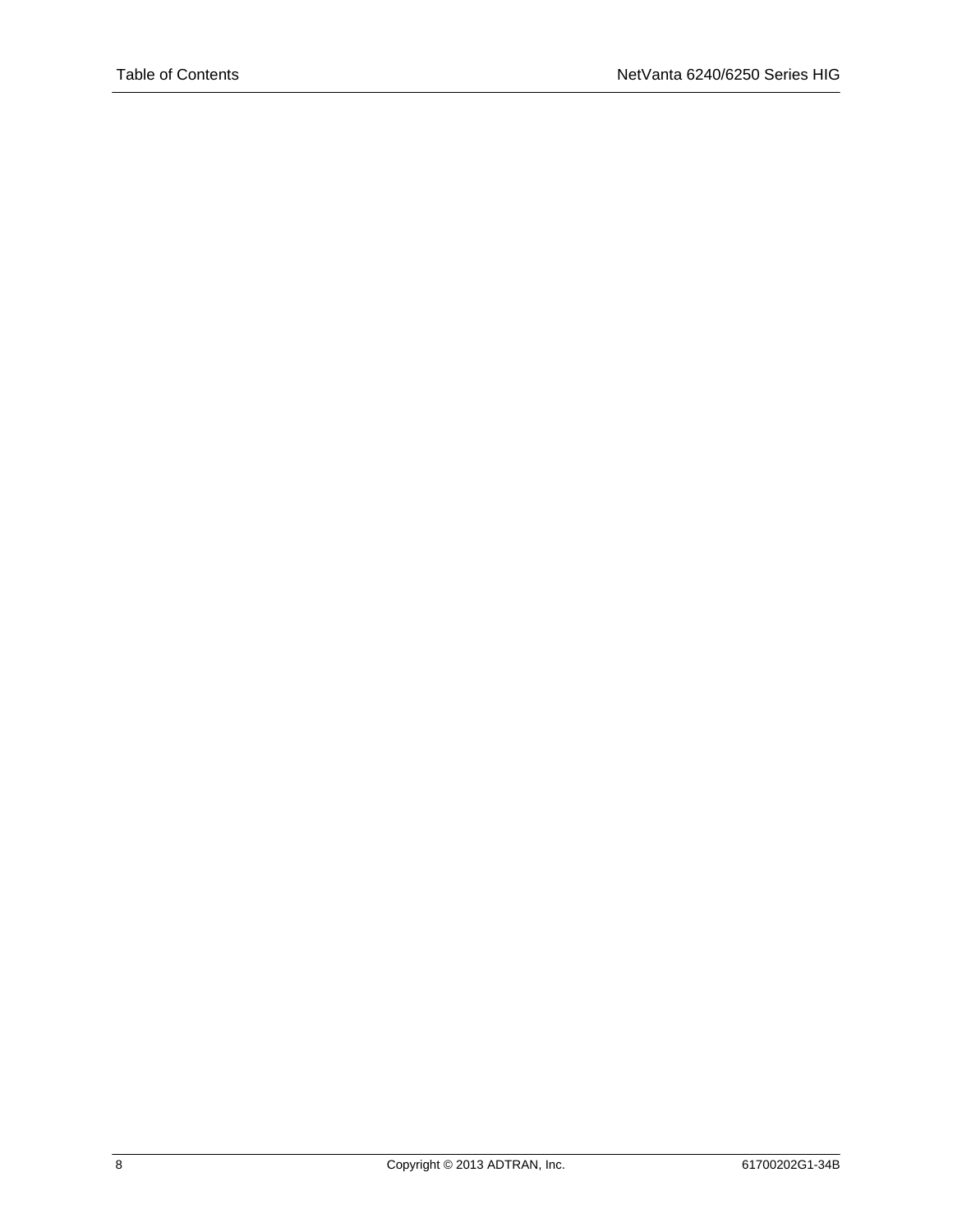## **List of Figures**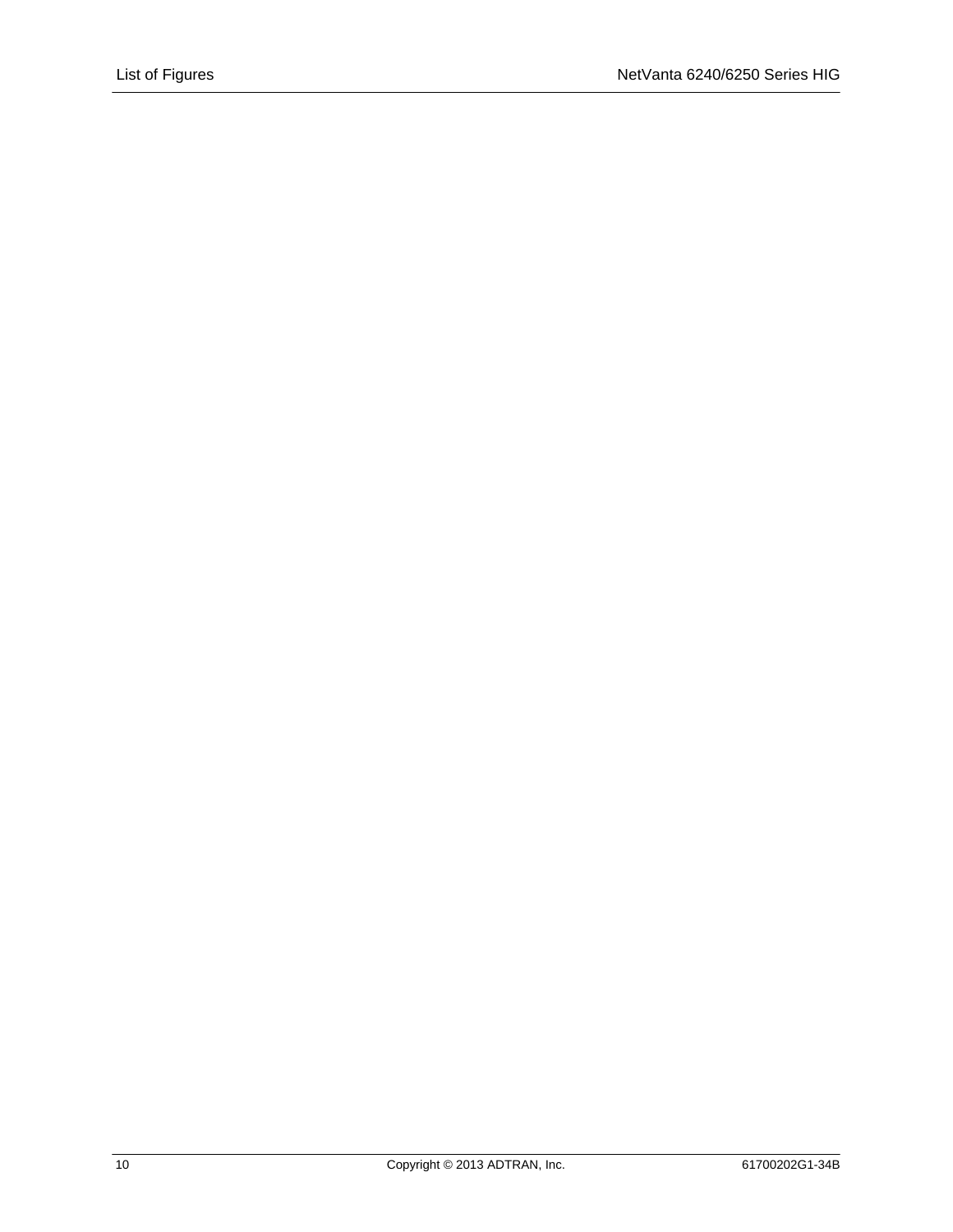## **List of Tables**

| Table 1. |  |
|----------|--|
| Table 2. |  |
| Table 3. |  |
|          |  |
|          |  |
|          |  |
|          |  |
|          |  |
|          |  |
|          |  |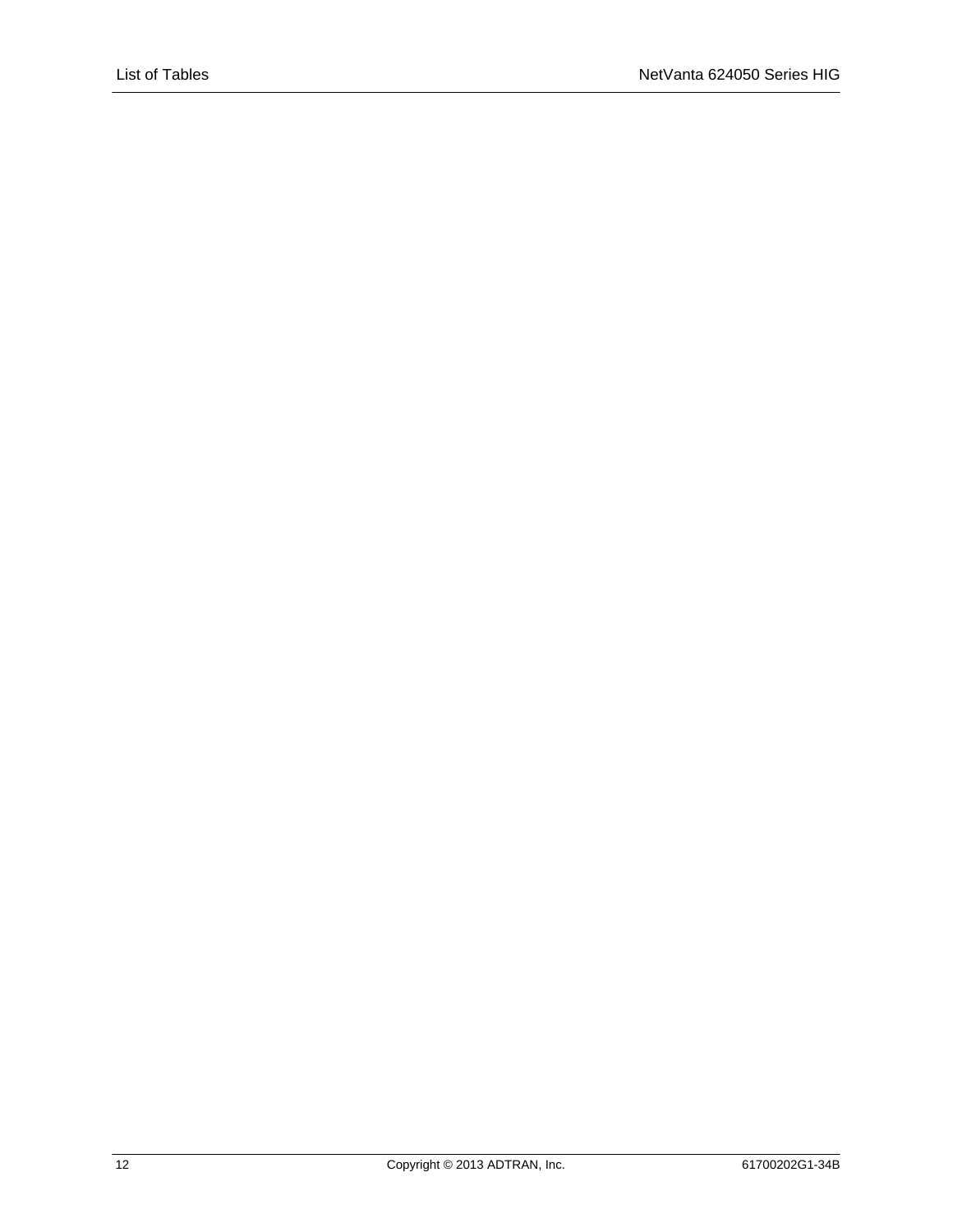## <span id="page-12-0"></span>**1. INTRODUCTION**

This hardware installation guide describes the NetVanta 6240/6250 Series units' physical characteristics, lists their features and specifications, introduces basic functionality, and provides installation instructions.

- *[Physical Description on page 14](#page-13-0)*
- *[Product Specifications on page 21](#page-20-0)*
- *[Unit Installation on page 23](#page-22-0)*

For additional information on shipping contents, mounting options, and power the unit, refer to the following sections:

- *[Shipping Contents on page 14](#page-13-2)*
- *[Mounting Options on page 24](#page-23-0)*
- *[Supplying Power to the Unit on page 27](#page-26-0)*
- *[Supplying DC Power to the NetVanta 6250 on page 27](#page-26-1)*
- *[Optional Battery Backup Unit \(P/N 1175044L1/L2\) on page 29](#page-28-0)*

For information on NetVanta 6240/6250 configuration for a specific application, refer to the configuration guides provided on [the A](https://supportforums.adtran.com)DTRAN Support Community. For details on the command line interface (CLI), refer to the *AOS Command Reference Guide*. All other related documents are also available onl[ine at](https://supportforums.adtran.com)  http://supportforums.adtran.com.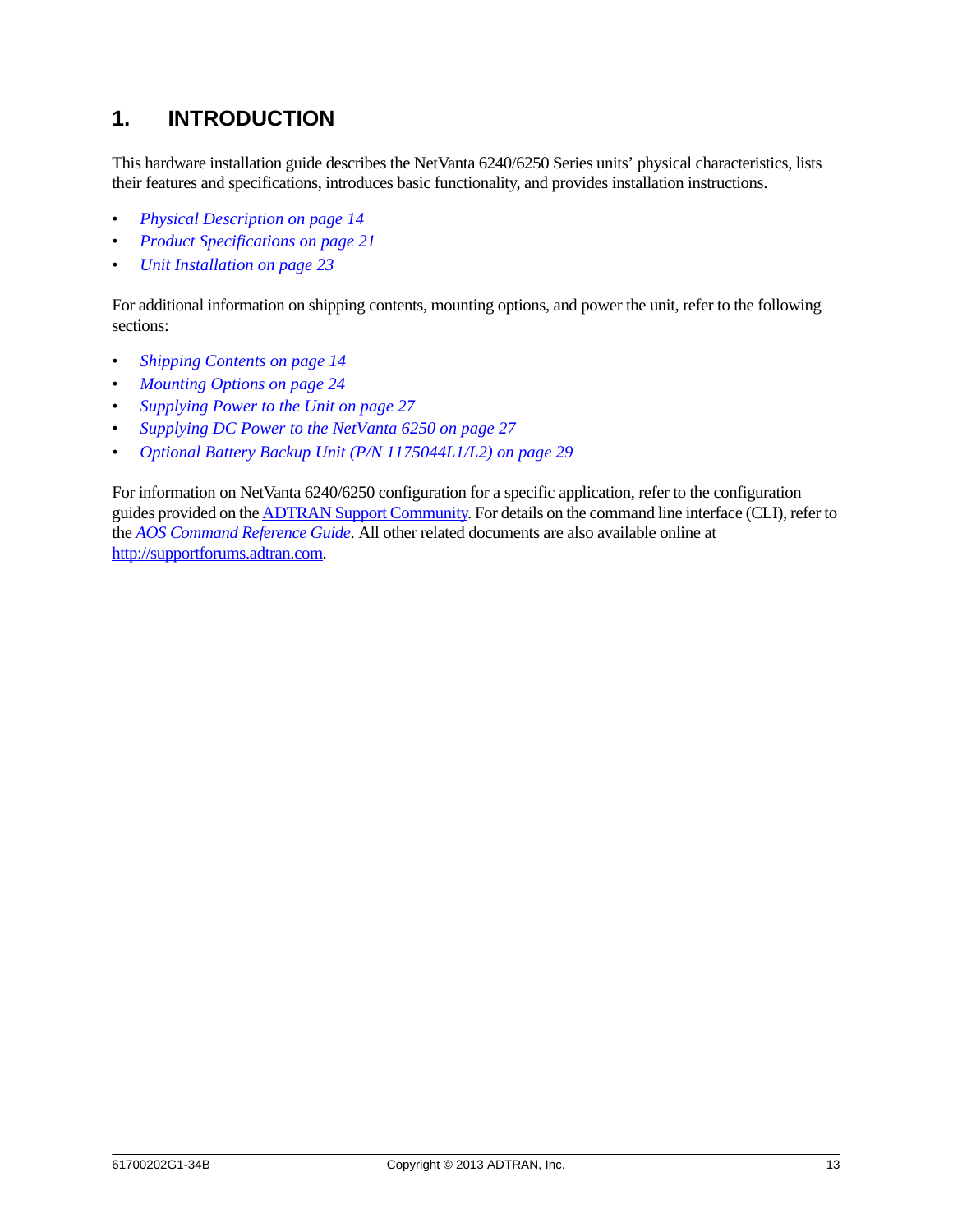## <span id="page-13-0"></span>**2. PHYSICAL DESCRIPTION**

### <span id="page-13-1"></span>**NetVanta 6240 Series**

The NetVanta 6240 Series is a multiservice Internet Protocol (IP) business gateway designed for use in integrated voice and data service offerings to small-to-medium sized businesses worldwide. This product line is a high-bandwidth business gateway designed to allow carriers to deliver up to 60 channels of Voice over IP (VoIP) to their customers. The NetVanta 6240 Series units run ADTRAN Operating System (AOS), and are managed through an EIA-232 port (DB-9) located on the rear panel, Telnet session, or web-based graphical user interface (GUI). The NetVanta 6240 is RoHS compliant (telecommunications exemption).

There are several models in the NetVanta 6240 Series that can provide various combinations up to 24 FXS interfaces, up to 10 FXO interfaces, and up to 60 channels of VoIP. All NetVanta 6240 Series models include four modular T1 wide area network (WAN) interfaces, two 10/100Base-T Ethernet ports, an integrated router, stateful inspection firewall, and transparent Session Initiation Protocol (SIP) proxy. The NetVanta 6240 Series comes equipped with an AC power supply and an onboard battery charger for use with an ADTRAN battery backup unit that can keep the unit running with all interfaces active should the AC power fail.

## <span id="page-13-2"></span>**Shipping Contents**

Each NetVanta 6240 Series units are shipped in their own cardboard shipping carton. Open each carton carefully, and avoid deep penetration into the carton with sharp objects.

After unpacking the unit, inspect it for possible shipping damage. If the equipment has been damaged in transit, immediately file a claim with the carrier and contact ADTRAN Customer Service (refer to the *Support* [page on](http://www.adtran.com/web/url/support )  [the ADTRAN website at h](http://www.adtran.com/web/url/support )ttp://www.adtran.com/support).

Shipments of the NetVanta 6240 Series include the following items:

- NetVanta 6240 Series base unit
- A detachable power cable with a grounded, three-prong plug
- Two standard mounting brackets and four screws
- Quick start guide

## <span id="page-13-3"></span>**Front Panel Design**

The NetVanta 6240 front panel is shown below.

<span id="page-13-4"></span>

**Figure 1. NetVanta 6240 Front Panel Layout**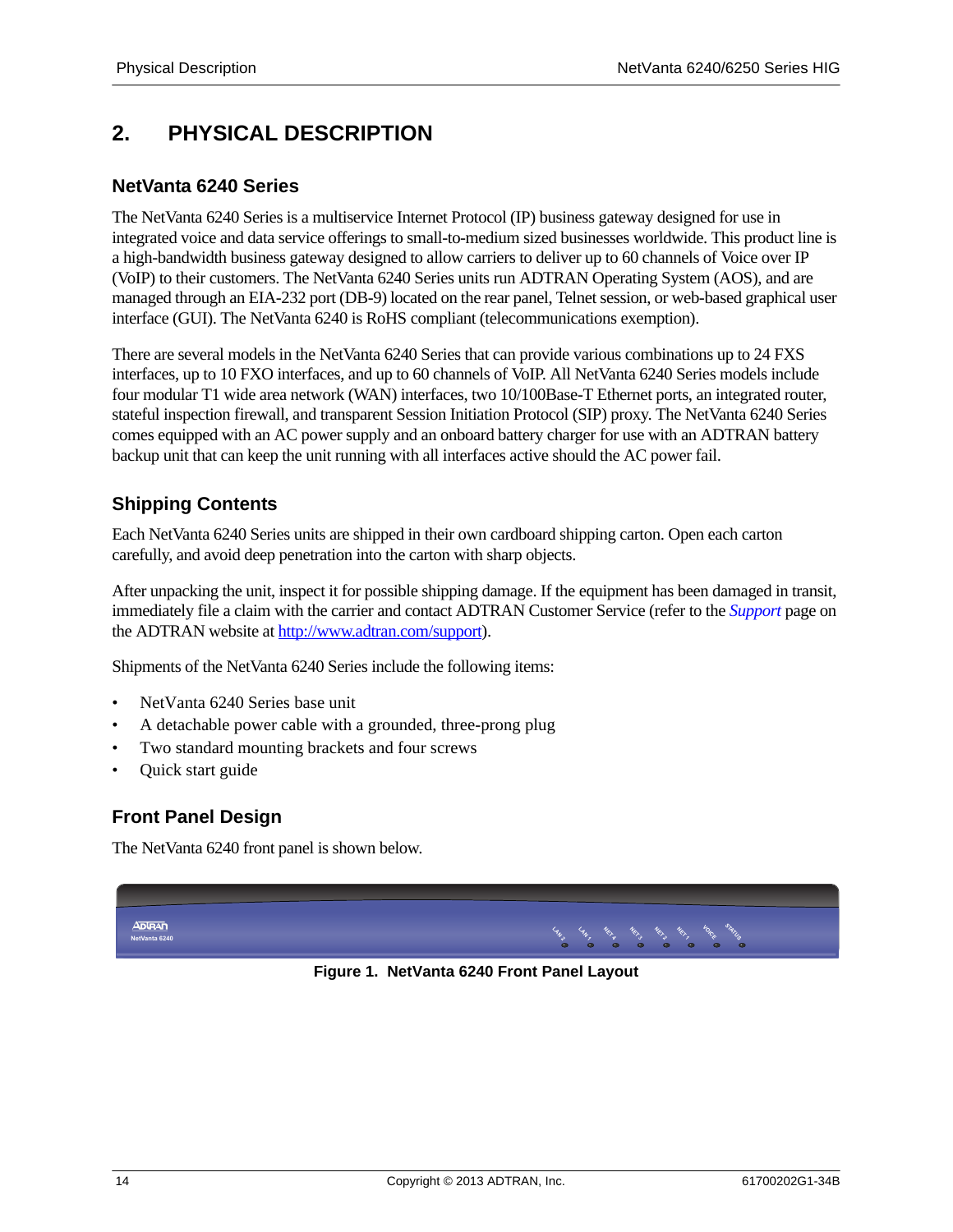### *Front Panel Features*

#### **Status LEDs**

The status LEDs are located on the right side of the front panel. The **STATUS** LED indicates the unit's status. The **VOICE** LED indicates the status of the voice ports. The **NET 1** through **NET 4** LEDs reflect the status of the network interfaces. The **LAN 1** and **LAN 2** LEDs reflect the status of the local area networks (LANs). *[Table 1](#page-14-2)* below describes the front panel LEDs.

<span id="page-14-2"></span>

| <b>LED</b>           | Color            | <b>Indication</b>                                                                                                                                    |
|----------------------|------------------|------------------------------------------------------------------------------------------------------------------------------------------------------|
| <b>STATUS</b>        | Off              | Unit is not receiving power.                                                                                                                         |
|                      | Green (flashing) | On power up, the <b>STATUS</b> LED flashes rapidly for five<br>seconds, during which time the user may escape to boot<br>mode from the CONSOLE port. |
|                      | Green (solid)    | Power is on and the unit is functioning normally.                                                                                                    |
|                      | Amber (solid)    | Power has failed and the unit is in battery backup mode.                                                                                             |
|                      | Red              | Power is on, but the self-test failed.                                                                                                               |
| <b>VOICE</b>         | Off              | All ports are inactive or administratively disabled.                                                                                                 |
|                      | Green (flashing) | At least one port is ringing.                                                                                                                        |
|                      | Green (solid)    | At least one port is off-hook.                                                                                                                       |
|                      | Amber (solid)    | Port is in test mode.                                                                                                                                |
|                      | Red              | Alarm or fault condition is occurring on the port interface.                                                                                         |
| <b>NET 1 through</b> | Off              | All ports are inactive or administratively disabled.                                                                                                 |
| <b>NET4</b>          | Green (solid)    | Port is functioning normally.                                                                                                                        |
|                      | Amber (solid)    | Port is in test mode.                                                                                                                                |
|                      | Red              | Alarm or fault condition is occurring on the port interface.                                                                                         |
| <b>LAN 1/LAN 2</b>   | Off              | LAN is administratively disabled or link is down.                                                                                                    |
|                      | Green (solid)    | The link is up.                                                                                                                                      |
|                      | Amber (flashing) | There is activity on the link.                                                                                                                       |

|  |  |  | Table 1.NetVanta 6240 Front Panel LEDs |
|--|--|--|----------------------------------------|
|--|--|--|----------------------------------------|

## <span id="page-14-0"></span>**Rear Panel Design**

The NetVanta 6240 Series rear panel is shown below.

<span id="page-14-1"></span>

**Figure 2. NetVanta 6240 Rear Panel Layout**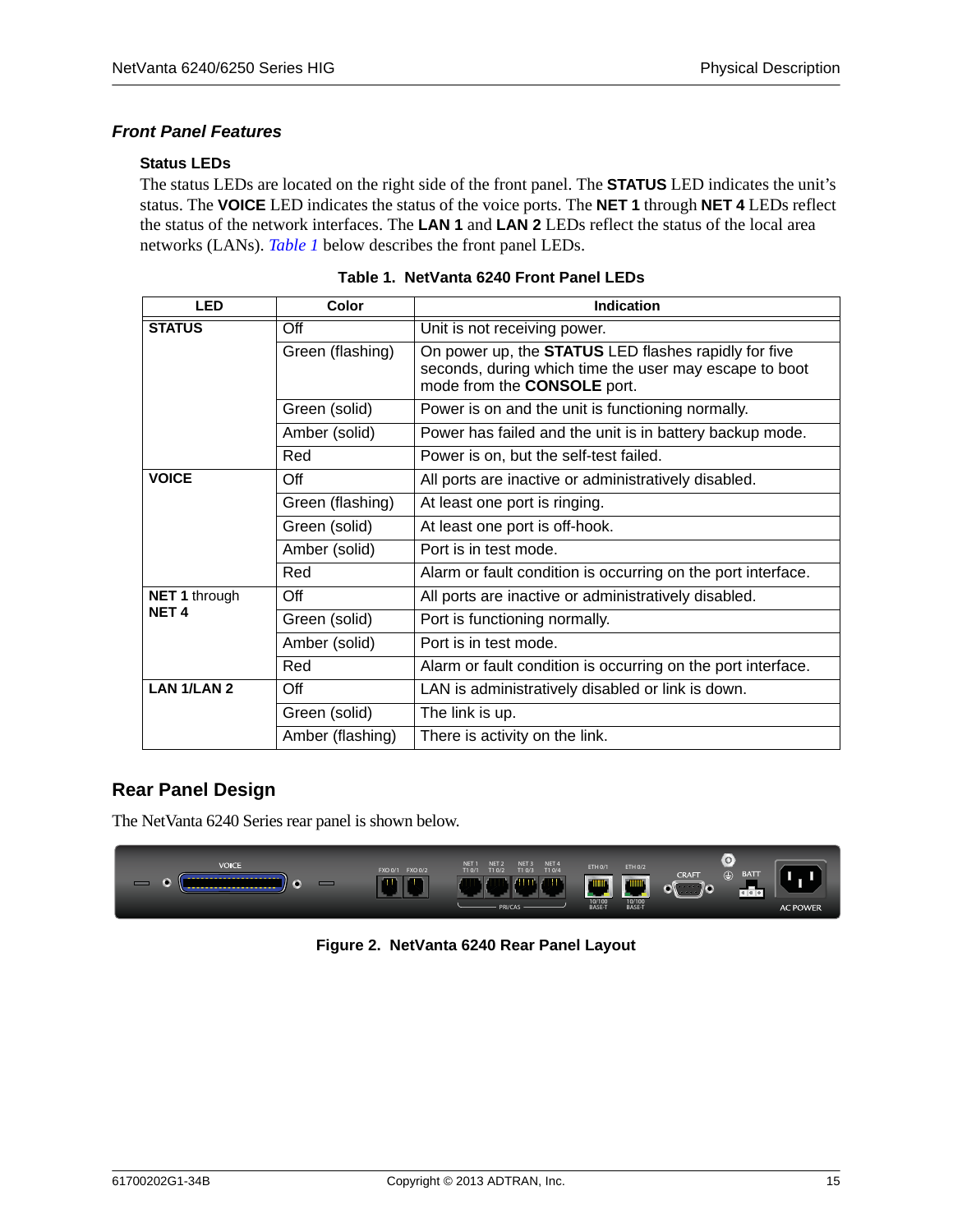#### *Rear Panel Interfaces*

#### **VOICE Connection**

A single 50-pin female amphenol connector, labeled **VOICE**, provides the interconnect wiring for the analog FXS/FXO circuits. See *[Table A-1 on page 33](#page-32-2)* for voice connector pinouts. The status LED, labeled **VOICE**, is located on the front panel.



*The number of circuits used (1 through 24) is dependent on the model NetVanta 6240. FXO interfaces use circuits 17 through 24 depending on the model.* 

#### **FXO Interfaces**

The **FXO 0/1** and **FXO 0/2** interfaces are RJ-11 connectors and provide analog trunks for local call routing. See *[Table A-3 on page 35](#page-34-4)* for the FXO interface pinouts.

#### **Network Interfaces**

The **NET 1 T1 0/1** through **NET 4 T1 0/4** interfaces are DS1 RJ-48C pin connections. See *[Table A-4 on](#page-34-5)  [page 35](#page-34-5)* for the network interface pinouts. The status LEDs, labeled **NET 1** through **NET 4**, are located on the front panel.

#### **10/100Base-T Ethernet Interfaces**

The **ETH 0/1** and **ETH 0/2** ports are RJ-45 connectors. See *[Table A-5 on page 35](#page-34-6)* for the Ethernet interface pinouts. The status LEDs, labeled **LAN 1** and **LAN 2**, are located on the front panel.

#### **CRAFT Interface**

The **CRAFT** interface is an EIA-232 serial port (DCE), which provides for local management and configuration (via a DB-9 female connector). See *[Table A-7 on page 36](#page-35-1)* for the craft interface pinouts.



*Connection directly to an external modem requires a cross-over cable.*

#### **Power Connection**

The rear panel has a power input to a 120 VAC power supply with an IEC connector. The appropriate three-prong cable is included in the shipment. Refer to *[Supplying Power to the Unit on page 27](#page-26-0)* for connection details.

#### **Battery Backup Connection**

An optional battery backup unit  $(P/N \ 1175044L1/L2)$  is available for use in case of power outages. The battery backup unit connects to the **BATT** port, which also charges the unit during operation. Refer to *[Optional Battery Backup Unit \(P/N 1175044L1/L2\) on page 29](#page-28-0)* for connection details.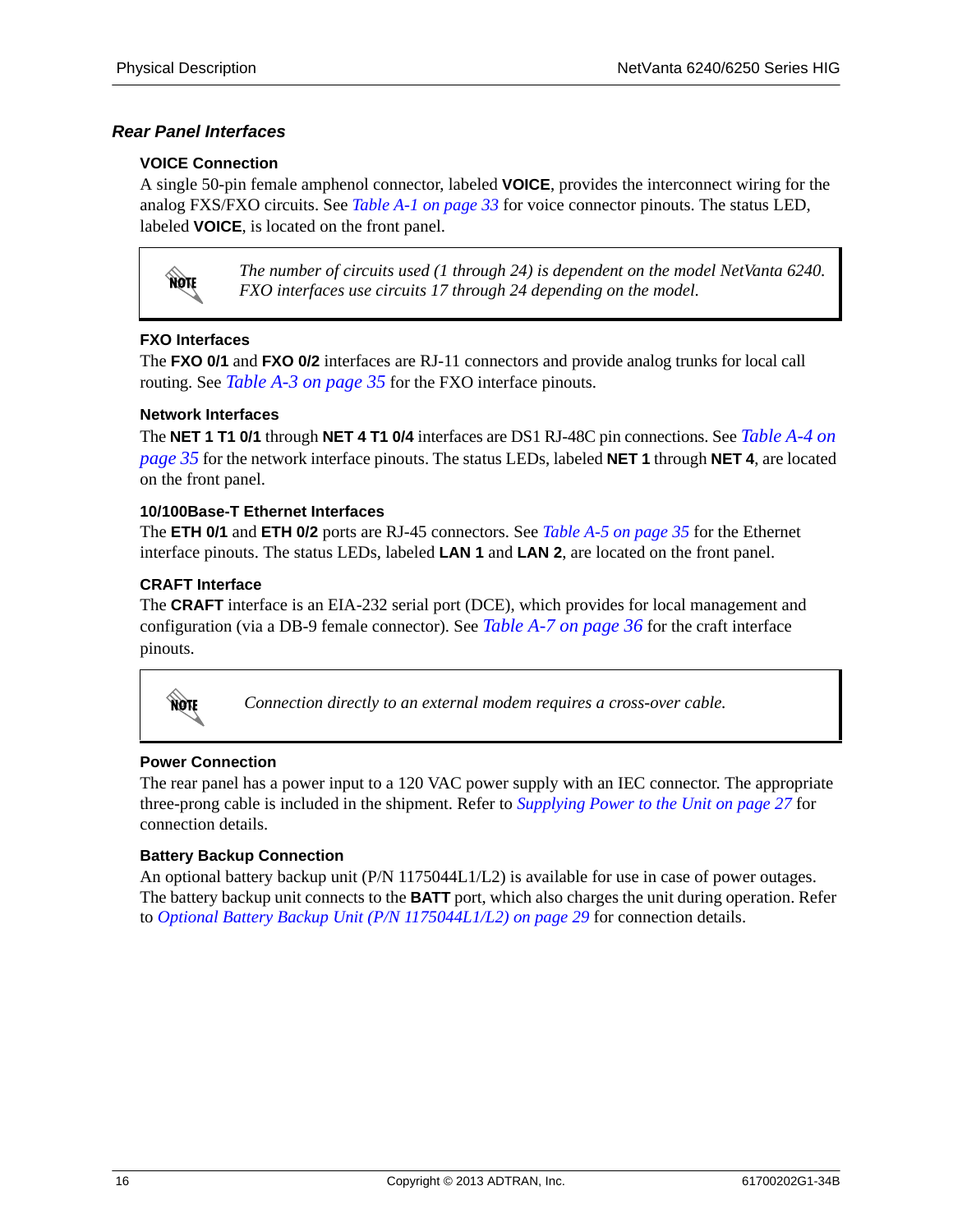### <span id="page-16-0"></span>**NetVanta 6250 Series**

The NetVanta 6250 Series is a multiservice Internet Protocol (IP) business gateway designed for use in integrated voice and data service offerings to small-to-medium sized businesses worldwide. This product line is a high-bandwidth business gateway designed to allow carriers to deliver up to 72 channels of Voice over IP (VoIP) to their customers. The NetVanta 6250 Series units run ADTRAN Operating System (AOS), and are managed through an EIA-232 port (DB-9) located on the rear panel, Telnet session, or web-based graphical user interface (GUI). The NetVanta 6250 is RoHS compliant.

There are several models in the NetVanta 6250 Series that can provide various combinations up to 24 FXS interfaces, up to 9 FXO interfaces, and up to 60 channels of VoIP. All NetVanta 6250 Series models include four modular T1 wide area network (WAN) interfaces, four routed 10/100Base-T Ethernet ports, one routed 10/100/1000Base-T Ethernet port (both copper and fiber), one Universal Serial Bus (USB) port, an integrated router, stateful inspection firewall, and transparent Session Initiation Protocol (SIP) proxy. The NetVanta 6250 Series comes equipped with an AC power supply and an onboard battery charger for use with an ADTRAN battery backup unit that can keep the unit running with all interfaces active should the AC power fail. The NetVanta 6250 also comes equipped with a -48 VDC input for DC powering.



*ADTRAN does not recommend using the optional battery backup unit when the NetVanta 6250 is being powered by a DC source.*

### <span id="page-16-1"></span>**Shipping Contents**

Each NetVanta 6250 Series units are shipped in their own cardboard shipping carton. Open each carton carefully, and avoid deep penetration into the carton with sharp objects.

After unpacking the unit, inspect it for possible shipping damage. If the equipment has been damaged in transit, immediately file a claim with the carrier and contact ADTRAN Customer Service (refer to the *Support* [page on](http://www.adtran.com/web/url/support )  [the ADTRAN website at h](http://www.adtran.com/web/url/support )ttp://www.adtran.com/support).

Shipments of the NetVanta 6250 Series include the following items:

- NetVanta 6250 Series base unit
- A detachable power cable with a grounded, three-prong plug
- Two universal 19/23-inch rack mounting brackets and four screws
- Two position terminal block for connection to DC power source
- Quick start guide

#### <span id="page-16-2"></span>**Front Panel Design**

The NetVanta 6250 front panel is shown below.

<span id="page-16-3"></span>

**Figure 3. NetVanta 6250 Front Panel Layout**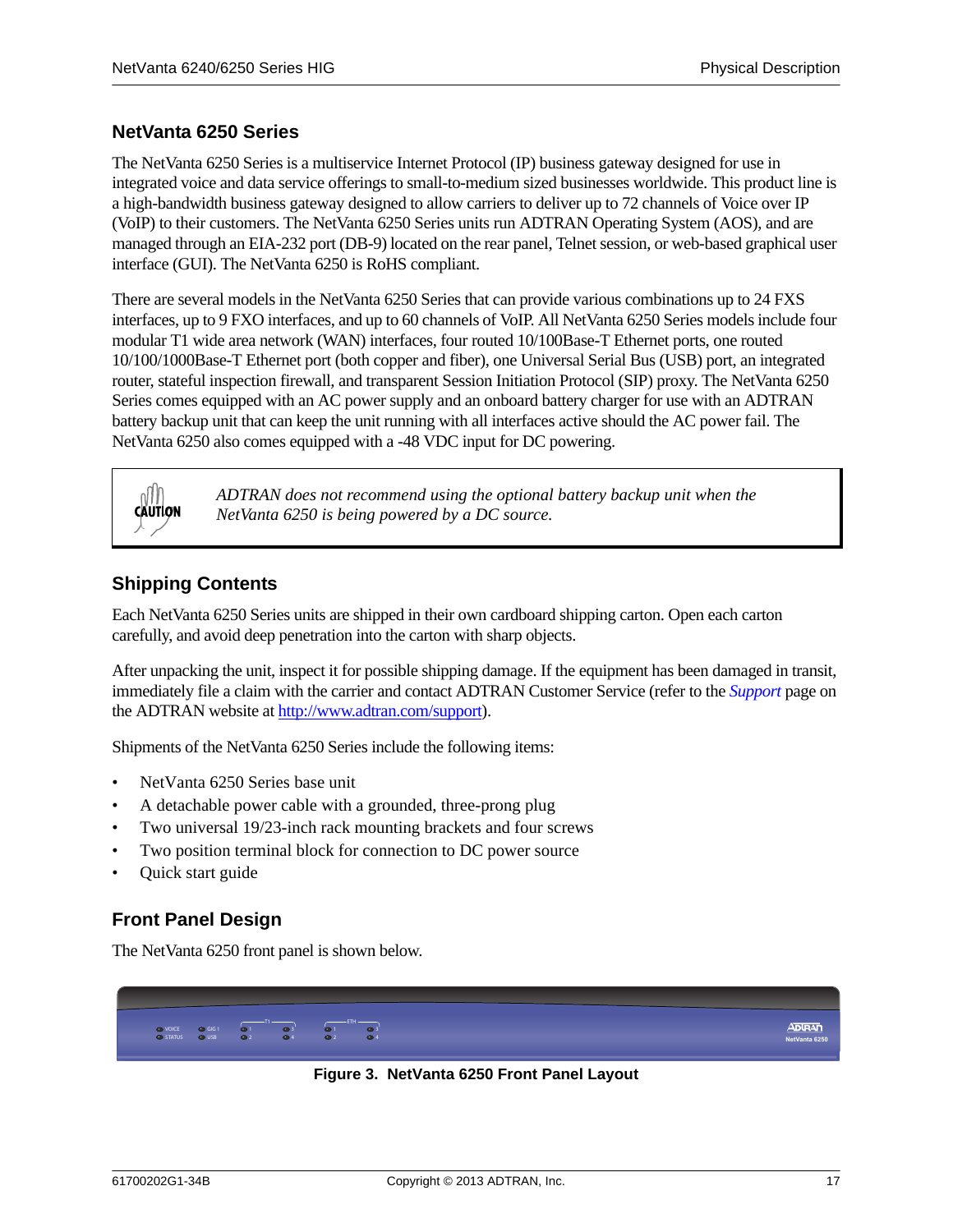### *Front Panel Features*

### **Status LEDs**

The status LEDs are located on the left side of the front panel. The **VOICE** LED indicates the status of the voice ports. The **STATUS** LED indicates the unit's status. The **GIG 1** LED indicates the status of the Gigabit Ethernet port (both fiber and copper). The **USB** LED indicates the status of the USB port. The **T1 1** through **4** LEDs reflect the status of the network interfaces. The **ETH 1** through **4** LEDs reflect the status of the local area networks (LANs). *[Table 2](#page-17-0)* below describes the front panel LEDs.

<span id="page-17-0"></span>

| <b>LED</b>        | Color            | <b>Indication</b>                                                                                                                                    |
|-------------------|------------------|------------------------------------------------------------------------------------------------------------------------------------------------------|
| <b>STATUS</b>     | Off              | Unit is not receiving power.                                                                                                                         |
|                   | Green (flashing) | On power up, the <b>STATUS</b> LED flashes rapidly for five<br>seconds, during which time the user may escape to boot<br>mode from the CONSOLE port. |
|                   | Green (solid)    | Power is on and the unit is functioning normally.                                                                                                    |
|                   | Amber (solid)    | Power has failed and the unit is in battery backup mode.                                                                                             |
|                   | Red              | Power is on, but the self-test failed.                                                                                                               |
| <b>VOICE</b>      | Off              | All ports are inactive or administratively disabled.                                                                                                 |
|                   | Green (flashing) | At least one port is ringing.                                                                                                                        |
|                   | Green (solid)    | At least one port is off-hook.                                                                                                                       |
|                   | Amber (solid)    | Port is in test mode.                                                                                                                                |
|                   | Red              | Alarm or fault condition is occurring on the port interface.                                                                                         |
| <b>USB</b>        | Off              | Interface is shut down or not connected.                                                                                                             |
|                   | Green (solid)    | A supported device is connected.                                                                                                                     |
|                   | Amber (flashing) | There is activity on the link.                                                                                                                       |
| GIG <sub>1</sub>  | Off              | Port is inactive or administratively disabled.                                                                                                       |
|                   | Green (solid)    | The link is up.                                                                                                                                      |
|                   | Amber (flashing) | There is activity on the link.                                                                                                                       |
| T1 1 through T1 4 | Off              | All ports are inactive or administratively disabled.                                                                                                 |
|                   | Green (solid)    | Data T1 is up with Layer 2, PRI T1 is up with D-channel,<br>RBS is up with Layer 1.                                                                  |
|                   | Green (flashing) | Data T1 is up with Layer 2 down, PRI T1 is up with<br>D-channel down.                                                                                |
|                   | Amber (solid)    | T1 is in test mode.                                                                                                                                  |
|                   | Red              | Alarm or fault condition is occurring on the port interface.                                                                                         |
| ETH 1 through ETH | Off              | LAN is administratively disabled or link is down.                                                                                                    |
| 4                 | Green (solid)    | The link is up.                                                                                                                                      |
|                   | Amber (flashing) | There is activity on the link.                                                                                                                       |

| Table 2. NetVanta 6250 Front Panel LEDs |  |  |
|-----------------------------------------|--|--|
|                                         |  |  |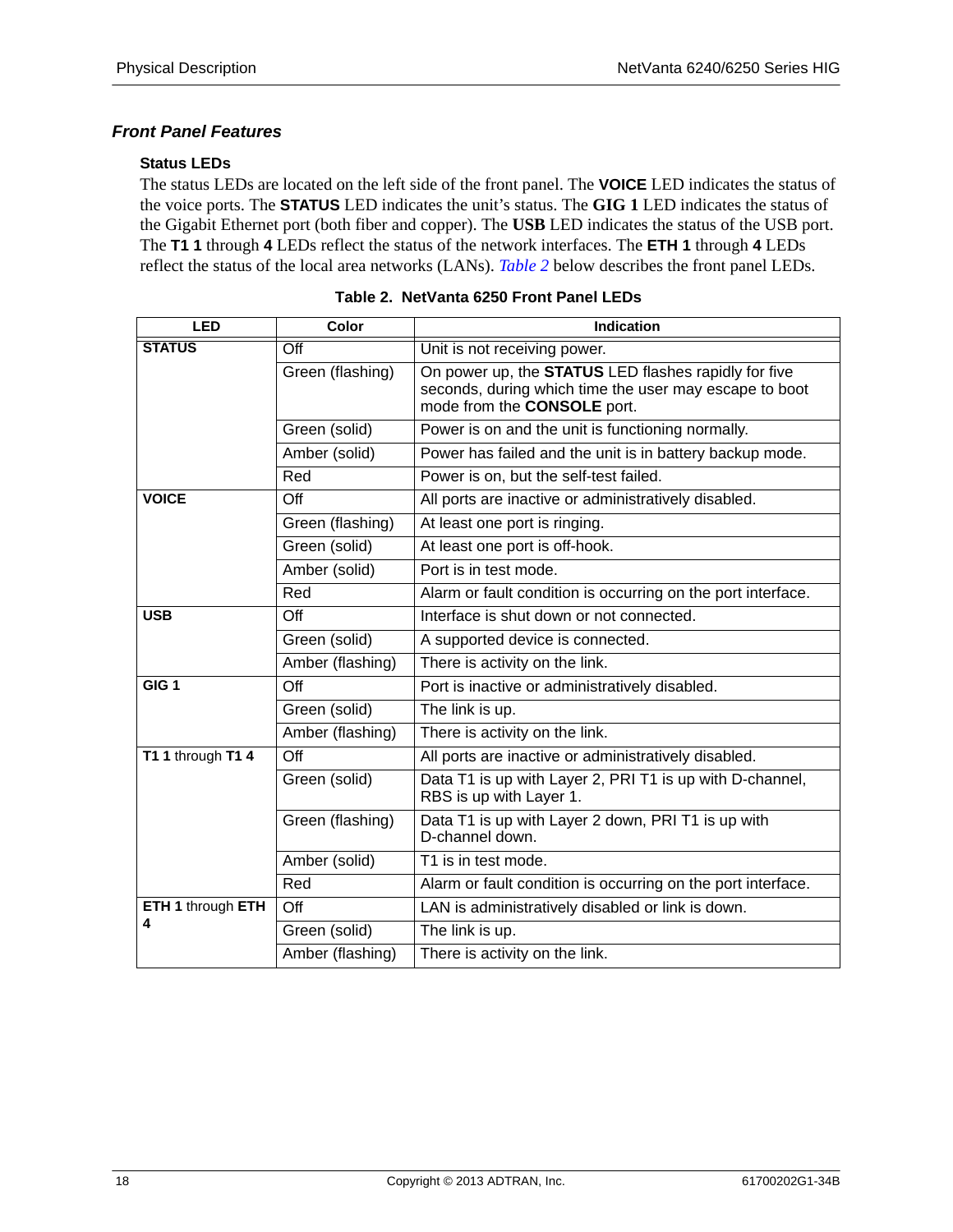## <span id="page-18-0"></span>**Rear Panel Design**

The NetVanta 6250 Series rear panel is shown below.



#### **Figure 4. NetVanta 6250 Rear Panel Layout**

#### <span id="page-18-1"></span>*Rear Panel Interfaces*

#### **VOICE Connection**

A single 50-pin female amphenol connector, labeled **VOICE**, provides the interconnect wiring for the analog FXS/FXO circuits. See *[Table A-2 on page 34](#page-33-1)* for voice connector pinouts. The status LED, labeled **VOICE**, is located on the front panel.



*The number of circuits used (1 through 24) is dependent on the model NetVanta 6250. FXO interfaces use circuits 17 through 24 depending on the model.* 

#### **FXO Interface**

The **FXO 0/0** interface is an RJ-11 connector and provides analog trunks for local call routing. See *[Table A-3 on page 35](#page-34-4)* for the FXO interface pinouts.

#### **Network Interfaces**

The **T1 0/1** through **T1 0/4** interfaces are DS1 RJ-48C pin connections. See *[Table A-4 on page 35](#page-34-5)* for the network interface pinouts. The status LEDs, labeled **T1 1** through **4**, are located on the front panel.

#### **10/100Base-T Ethernet Interfaces**

The **ETH 0/1** through **ETH 0/4** ports are RJ-45 connectors. See *[Table A-5 on page 35](#page-34-6)* for the Ethernet interface pinouts. The status LEDs, labeled **ETH 1** through **4**, are located on the front panel.

#### **10/100/1000Base-T Ethernet Interfaces**

The **GIG 0/1** ports consist of one RJ-45 and one small form-factor pluggable (SFP) slot for connectivity over fiber. (Use either the RJ-45 connector *or* the SFP slot. The fiber slot has precedence.) See *[Table A-6 on page 35](#page-34-7)* for the Ethernet interface pinouts. The status LED, labeled **GIG 1**, is located on the front panel.

#### **USB Interface (Future Release)**

The **USB** interface is Type A USB host connector and is provided for use with 3G/4G modems or flash drives. The status LED, labeled **USB**, is located on the front panel. A USB power switch is used to limit the current drawn by a device connected to the USB port.

#### **CRAFT Interface**

The **CRAFT** interface is an EIA-232 serial port (DCE), which provides for local management and configuration (via a DB-9 female connector). See *[Table A-7 on page 36](#page-35-1)* for the craft interface pinouts.



*Connection directly to an external modem requires a cross-over cable.*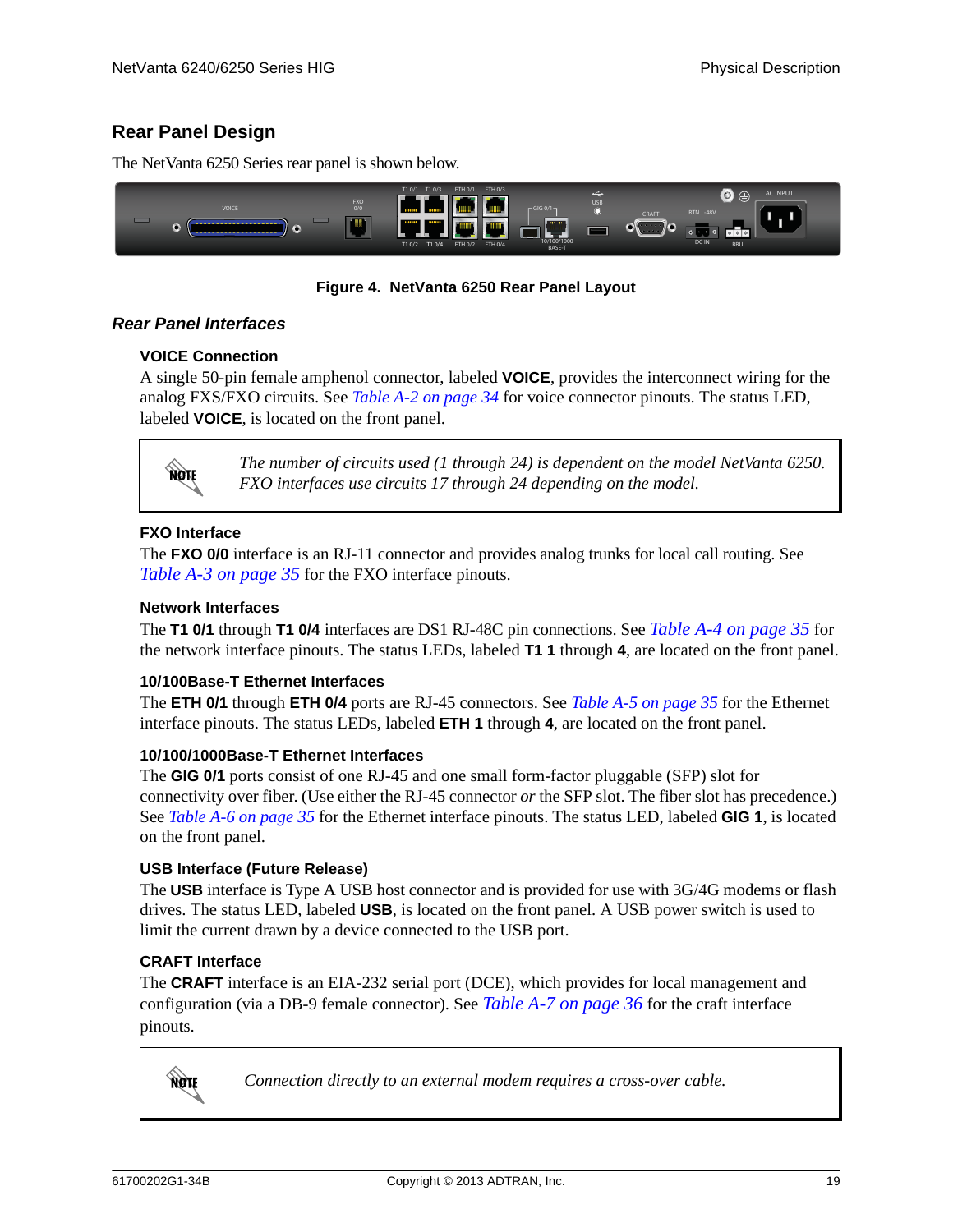#### **DC Power Connection**

A DC input connector, labeled **DC IN**, is provided to power the unit from a -48 VDC power source. Refer to *[Supplying DC Power to the NetVanta 6250 on page 27](#page-26-1)* for connection details.

#### **Grounding Point**

A grounding point is provided to connect the unit to a protective earth ground. Refer to *[Supplying DC](#page-26-1)  [Power to the NetVanta 6250 on page 27](#page-26-1)* for connection details.

#### **Battery Backup Connection**

An optional battery backup unit (P/N 1175044L1) is available for use in case of power outages. The battery backup unit connects to the **BBU** port, which also charges the unit during operation. Refer to *[Optional Battery Backup Unit \(P/N 1175044L1/L2\) on page 29](#page-28-0)* for connection details.

#### **Power Connection**

The rear panel has a power input to a 120 VAC power supply with an IEC connector. The appropriate three-prong cable is included in the shipment. Refer to *[Supplying Power to the Unit on page 27](#page-26-0)* or *[Supplying DC Power to the NetVanta 6250 on page 27](#page-26-1)* as appropriated for connection details.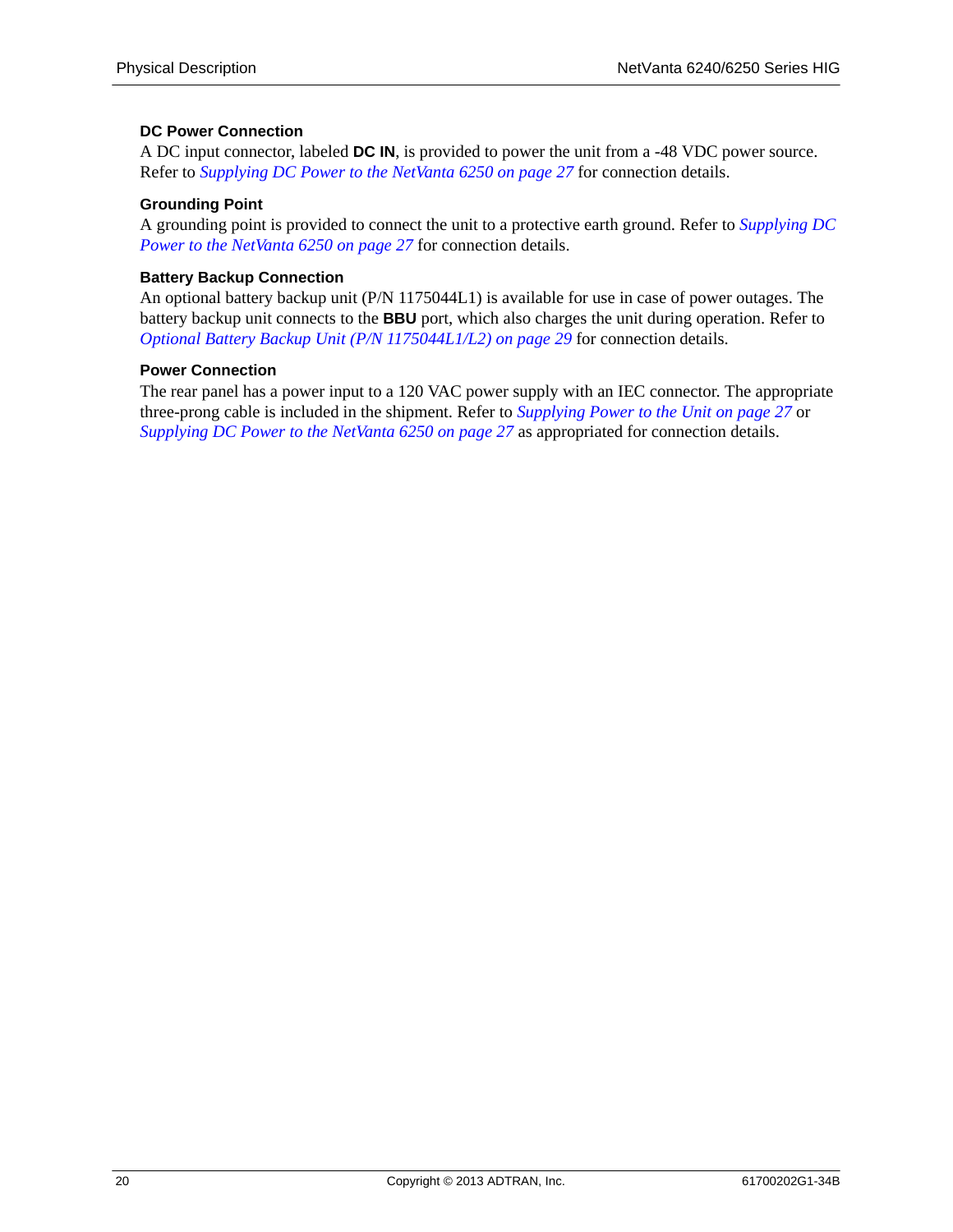## <span id="page-20-0"></span>**3. PRODUCT SPECIFICATIONS**

The NetVanta 6240 Series products have the following features:

- 8, 16, or 24 foreign exchange station (FXS) ports
- 16 FXS ports and 8 foreign exchange office (FXO) ports
- Optional 1 onboard FXO (RJ-11) interface on the rear panel
- 4 T1 WAN (RJ-48C) interfaces
- 4 auto medium dependent interface/medium dependent interface crossover (MDI/MDIX) 10/100Base-T Ethernet ports (RJ-48C)
- EIA-232 craft port (DCE) provided for local management
- Up to 72 channels of VoIP; simultaneous TDM to IP conversions
- Stateful inspection firewall
- IPsec VPN (100 tunnels minimum)
- Data Encryption Standard (DES), 3DES, and Advanced Encryption Standard (AES) encryption for IPsec VPN traffic
- Quality of service/network address translation/Dynamic Host Configuration Protocol (QoS/NAT/DHCP) client, server, and relay
- Supports SIP trunks
- Supports Point-to-Point Protocol (PPP), Multilink PPP, Frame Relay, Multilink Frame Relay, and high level data link control (HDLC)
- Three-way conferencing
- Caller ID, call waiting, call transfer, message waiting, distinctive ringing, and star codes
- Fax and analog modem compatible (V.29, V.32, V.32bis, V.34, V.90, V.92)
- Local station-to-station calls
- Up to 60 channels of ITU T.38
- Up to 72 channels of G.711  $(\mu$ -law)
- Up to 72 channels of G.726
- Up to 72 channels of G.729
- Up to 72 channels of dual tone multi-frequency (DTMF) detection/generation
- Up to 72 channels of caller ID
- Conforms to ITU G.168
- 64 ms echo cancellation
- 200 ms adaptive jitter buffer per channel
- User-friendly GUI and a familiar CLI
- Simple Network Management Protocol (SNMP)
- LEDs for system status information
- Chassis dimensions: 1.75-inch H x 16.5-inch W x 10.25-inch D
- AC power: 100 to 120 VAC, 60 Hz
- Optional battery backup (1175044L1/L2): -48 VDC
- Operating temperature:  $32^{\circ}F(0^{\circ}C)$  to  $+122^{\circ}F(+50^{\circ}C)$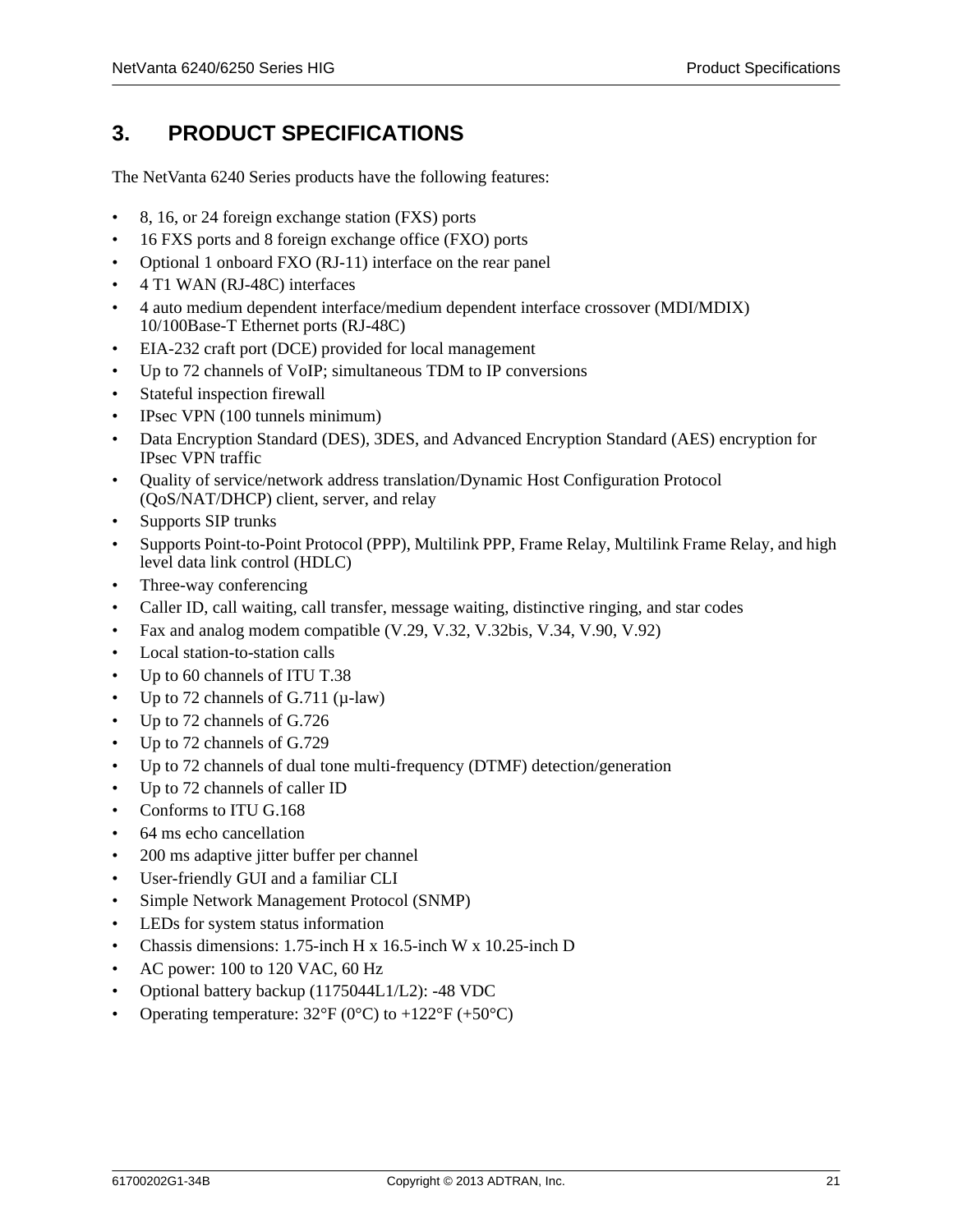The NetVanta 6250 Series products have the following features:

- 8, 16, or 24 FXS ports
- 16 FXS ports and 9 FXO ports
- 1 built-in FXO lifeline on the rear panel (F2 models only)
- 4 T1 WAN (RJ-48C) interfaces
- 1 routed 10/100/1000Base-T Ethernet port (copper RJ-45 and fiber SFP)
- 4 routed auto MDI/MDIX 10/100Base-T Ethernet ports (RJ-48C)
- EIA-232 craft port (DCE) provided for local management
- USB port (host mode only)
- Up to 60 channels of VoIP
- Stateful inspection firewall
- IPsec VPN (50 tunnels minimum)
- DES, 3DES, and AES encryption for IPsec VPN traffic
- QoS/NAT/DHCP client, server, and relay
- Supports SIP trunks
- Supports PPP, Multilink PPP, Frame Relay, Multilink Frame Relay, and HDLC
- Three-way conferencing
- Caller ID, call waiting, call transfer, message waiting, distinctive ringing, and star codes
- Fax and analog modem compatible (V.29, V.32, V.32bis, V.34, V.90, V.92)
- Local station-to-station calls
- Up to 8 channels of ITU T.38
- Up to 60 channels of G.711  $(\mu$ -law)
- Up to 60 channels of G.726
- Up to 60 channels of G.729
- Up to 60 channels of DTMF detection/generation
- Up to 60 channels of caller ID
- Conforms to ITU G.168
- 64 ms echo cancellation
- 200 ms adaptive jitter buffer per channel
- User-friendly GUI and a familiar CLI
- SNMP
- LEDs for system status information
- Chassis dimensions: 1.72-inch H x 17.2-inch W x 10.5-inch D
- AC power: 120 VAC, 60 Hz
- DC power: -48 VDC
- Optional battery backup (1175044L1/L2): -48 VDC
- Operating temperature:  $32^{\circ}F(0^{\circ}C)$  to  $+122^{\circ}F(+50^{\circ}C)$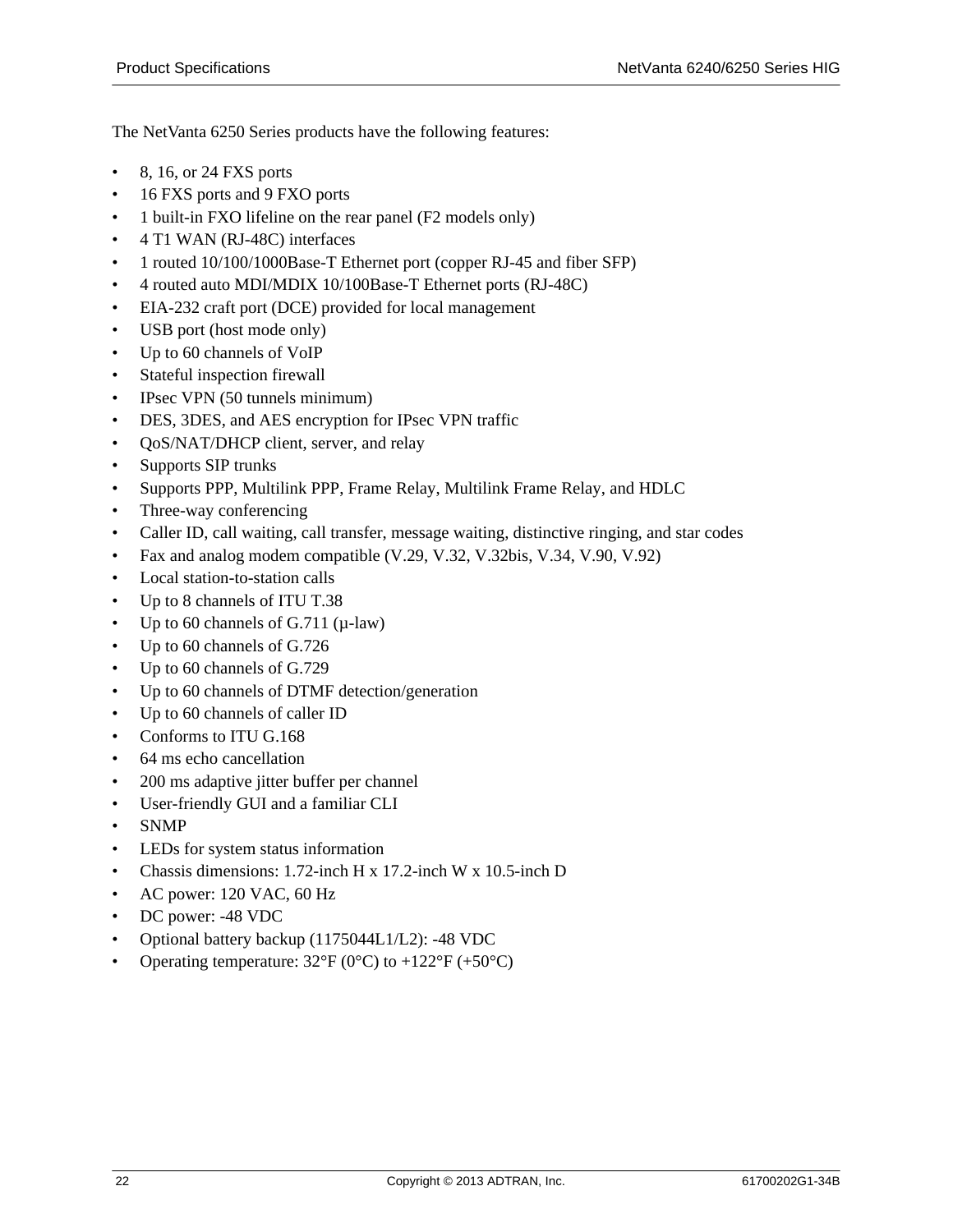## <span id="page-22-0"></span>**4. UNIT INSTALLATION**

The instructions and guidelines provided in this section cover hardware installation topics, such as mounting options and supplying power to the unit. These instructions are presented as follows:

- *[Tools Required on page 23](#page-22-1)*
- *[Mounting Options on page 24](#page-23-0)*
- *[Supplying DC Power to the NetVanta 6250 on page 27](#page-26-1)*

For information on configuring a specific application, refer to the configuration guides provided on the [ADTRAN's Support Forum](http://supportforums.adtran.com) or the *AOS Command Reference Guide*.

> *To prevent electrical shock, do not install equipment in a wet location or during a lightning storm.*



## <span id="page-22-1"></span>**Tools Required**

WARNING

The customer-provided tools required for the hardware installation of the NetVanta are:

- Ethernet cables
- Network cables (module dependent)
- Phillips-head screwdriver
- Drill and drill bit set (wallmount applications only)



*To access the CLI of the NetVanta, you will also need a PC with terminal emulation software and a console port cable. Instructions on how to access the CLI are available in the quick start guide shipped with your unit or online at [ADTRAN's Support Forum.](http://supportforums.adtran.com)*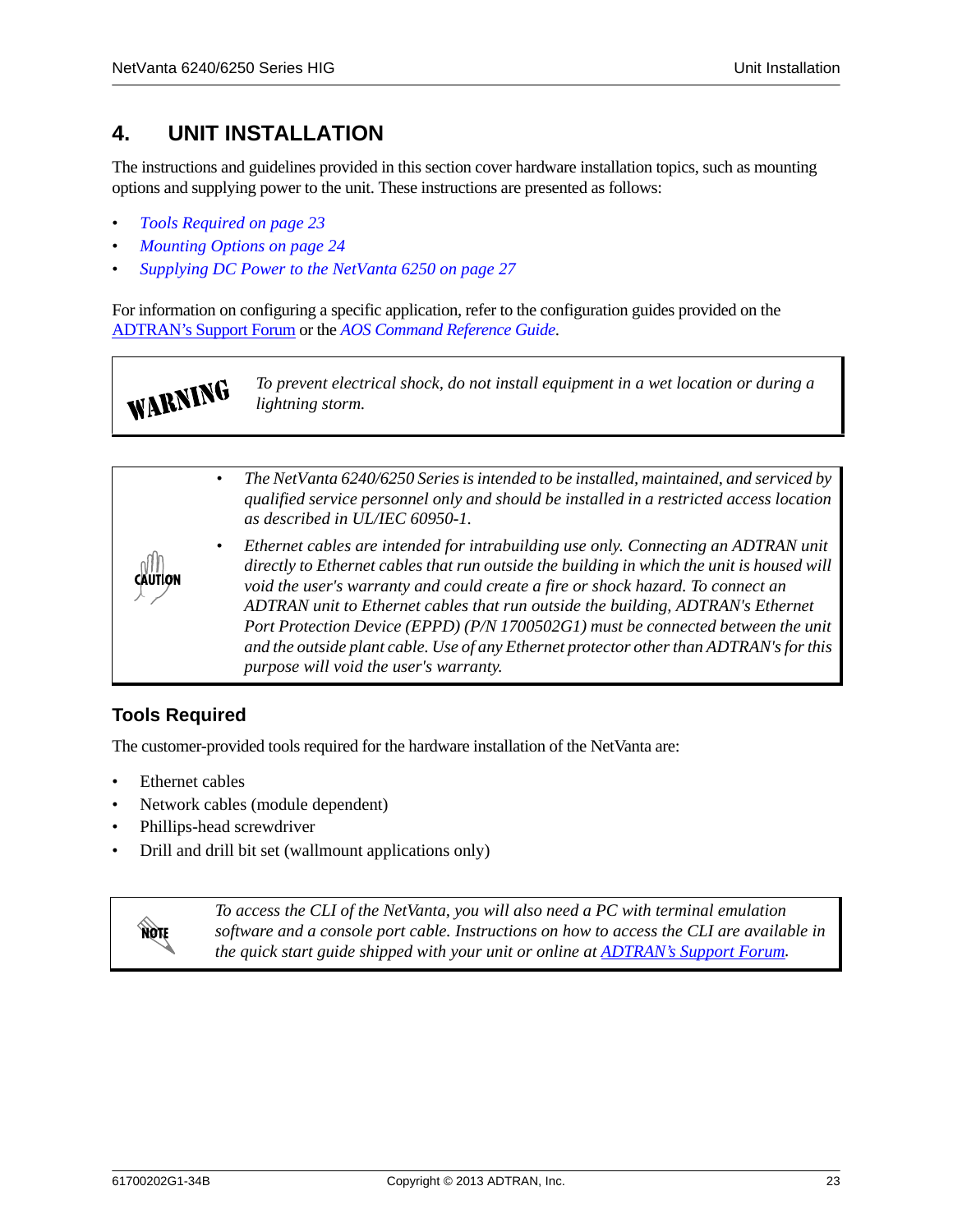**AQIE** 

## <span id="page-23-0"></span>**Mounting Options**

The unit may be installed in rackmount, wallmount, or tabletop configurations. The following sections provide step-by-step instructions for rack mounting and wall mounting.

#### *Rack Mounting the NetVanta*

The NetVanta is a 1U-high, rack-mountable unit that can be installed into 19-inch or 23-inch equipment racks. The following steps guide you in mounting the NetVanta into a rack.

> *ADTRAN recommends 1U (1.75 inches) of separation above and below the NetVanta 6240/6250 Series unit. This spacing allows the unit to dissipate heat. The design of the NetVanta 6240/6250 Series uses the chassis to distribute heat generated by the unit's internal cards. This design allows the unit to operate without a cooling fan, ensuring the overall reliability of the unit.*

|                | If installed in a closed or multi-unit rack assembly, the operating ambient temperature<br>$\bullet$<br>of the rack environment may be greater than room ambient temperature. Therefore,<br>consideration should be given to installing the equipment in an environment compatible<br>with the maximum ambient temperature specified by the manufacturer. |
|----------------|-----------------------------------------------------------------------------------------------------------------------------------------------------------------------------------------------------------------------------------------------------------------------------------------------------------------------------------------------------------|
|                | Installation of the equipment in a rack should be such that the amount of air flow<br>$\bullet$<br>required for safe operation of the equipment is not compromised.                                                                                                                                                                                       |
| <b>CAUTION</b> | Be careful not to compromise the stability of the equipment mounting rack when<br>$\bullet$<br>installing this product.                                                                                                                                                                                                                                   |
|                | Consideration should be given to the connection of the equipment to the supply circuit<br>$\bullet$<br>and the effect that overloading the circuit might have on overcurrent protection and<br>supply wiring. Appropriate consideration of equipment nameplate ratings should be<br>used when addressing this concern.                                    |
|                | Reliable grounding of rack-mounted equipment should be maintained. Particular<br>$\bullet$<br>attention should be given to supply connections other than direct connections to the<br>branch circuit (e.g., use of power strips).                                                                                                                         |

|             | <b>Instructions for Rack Mounting the NetVanta</b>                                                                                                                             |
|-------------|--------------------------------------------------------------------------------------------------------------------------------------------------------------------------------|
| <b>Step</b> | <b>Action</b>                                                                                                                                                                  |
| 1           | Attach universal rackmount brackets in the appropriate (either 19-inch or 23-inch) position using<br>the supplied screws.                                                      |
| 2           | To allow proper grounding, scrape the paint from the rack around the mounting holes where the<br>NetVanta will be positioned.                                                  |
| 3           | Position the NetVanta in a stationary equipment rack allowing 1U space above the unit for<br>ventilation.                                                                      |
| 4           | Have an assistant hold the unit in position as you install two mounting bolts through the unit's<br>brackets and into the equipment rack using a #2 Phillips-head screwdriver. |
| 5           | Apply power to the unit (refer to Supplying Power to the Unit on page 27 or Supplying DC Power<br>to the NetVanta 6250 on page 27 as appropriate).                             |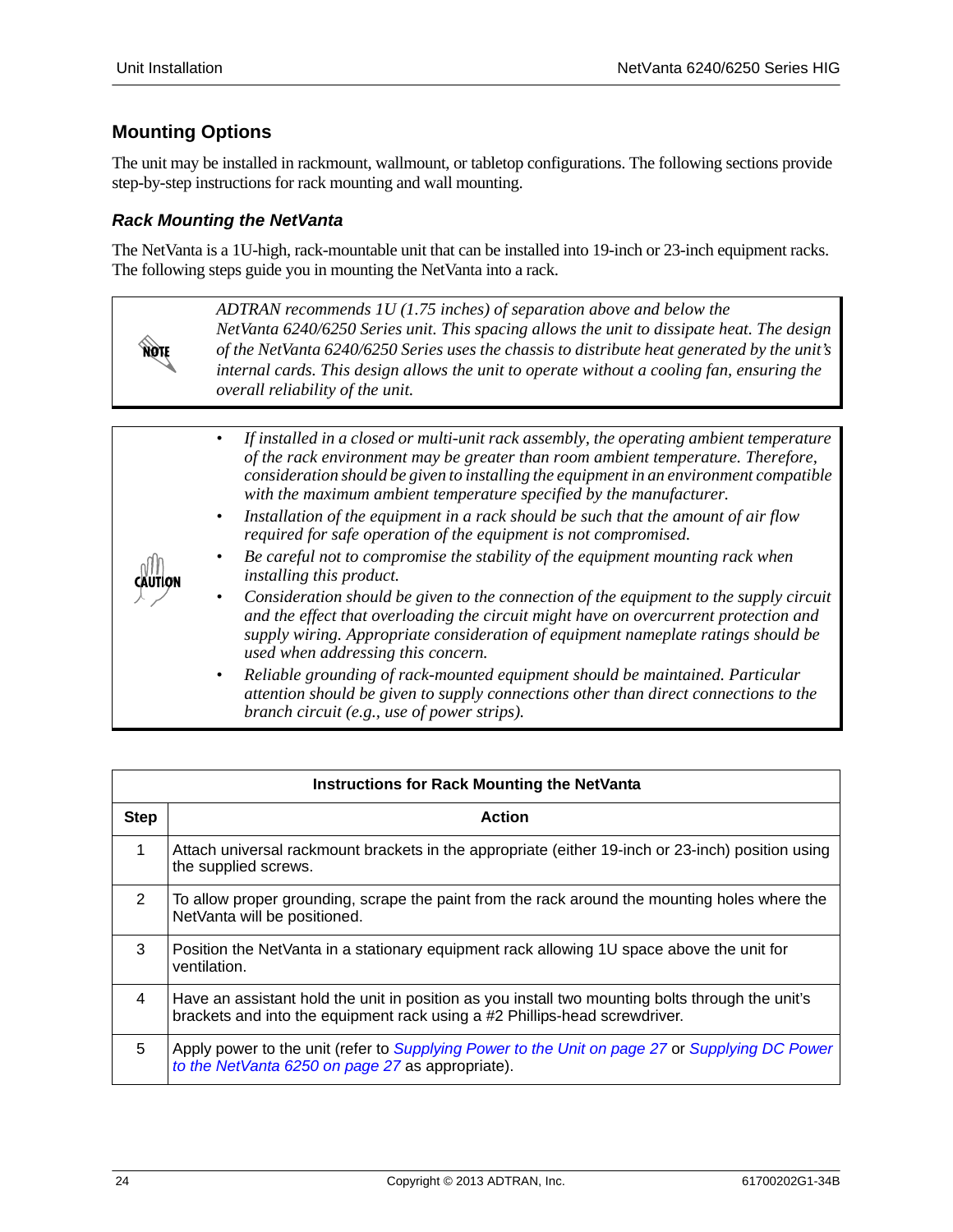#### *Wall Mounting the NetVanta*

By following these instructions exactly, the NetVanta can be safely mounted on the wall.

*• To avoid damaging the unit, use only the screws included in the shipment when attaching mounting ears to the chassis. • When wall mounting the NetVanta, care must be taken not to damage the power cord.*  CAUTION *Do not attach the power cord to the building surface or run it through walls, ceilings. floors, or openings in the building structure.*

*• The socket-outlet must be installed near the equipment and must be easily accessible.*

|             | <b>Instructions for Wall Mounting the NetVanta</b>                                                                                                                                                                      |
|-------------|-------------------------------------------------------------------------------------------------------------------------------------------------------------------------------------------------------------------------|
| <b>Step</b> | <b>Action</b>                                                                                                                                                                                                           |
| 1           | Attach the rack mounting brackets rotated 90 degrees so the rackmount tab (two screw holes)<br>is parallel with the unit. Reattach the mounting ears to the chassis (see Figure 5 on page 26).                          |
| 2           | Decide on a location for the NetVanta, keeping in mind that the unit needs to be mounted at or<br>below eye-level so that the LEDs are viewable.                                                                        |
|             | <b>Warning!</b> The NetVanta 6240/6250 can only be wall mounted with the front panel facing to the<br>right, to the left, or downward (see the example in Figure 5 on page 26). Do not mount with<br>the LED facing up. |
| 3           | Prepare the mounting surface by attaching a board (typically plywood, 3/4-inch to 1-inch thick)<br>to a wall stud using #6 to #10 (2.5-inch or greater in length) wood screws.                                          |
|             | <b>Important!</b> Mounting to a stud ensures stability. Using sheetrock anchors may not provide<br>sufficient long-term stability.                                                                                      |
| 4           | Have an assistant hold the unit in position as you install two #6 to #10 (1-inch or greater in<br>length) wood screws through the unit's brackets and into the mounted board (see Figure 5 on<br>page 26).              |
| 5           | Proceed to the steps given in Supplying Power to the Unit on page 27 or Supplying DC Power<br>to the NetVanta 6250 on page 27 (NetVanta 6250 only) as appropriate.                                                      |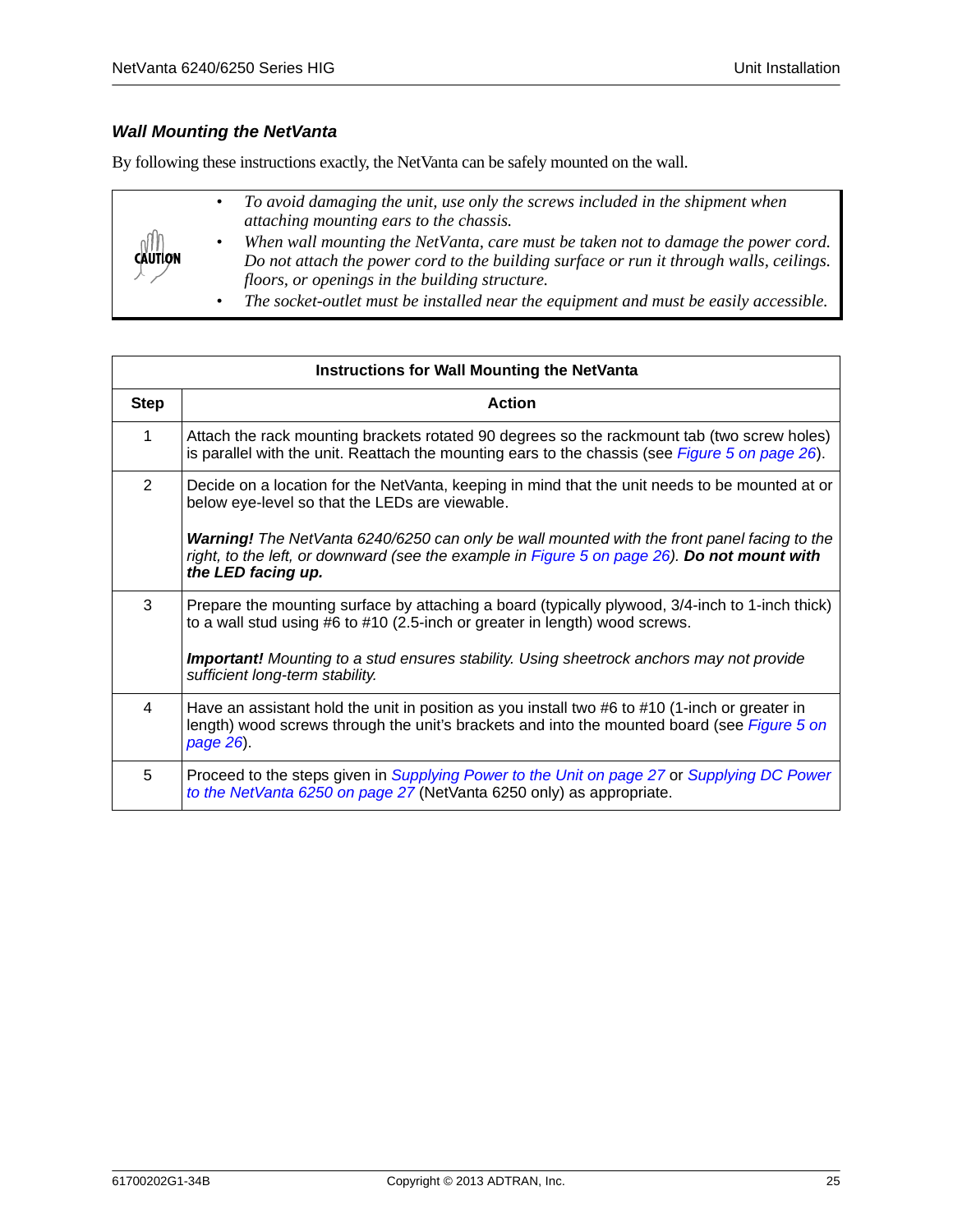<span id="page-25-0"></span>

**Figure 5. Wallmount Installation**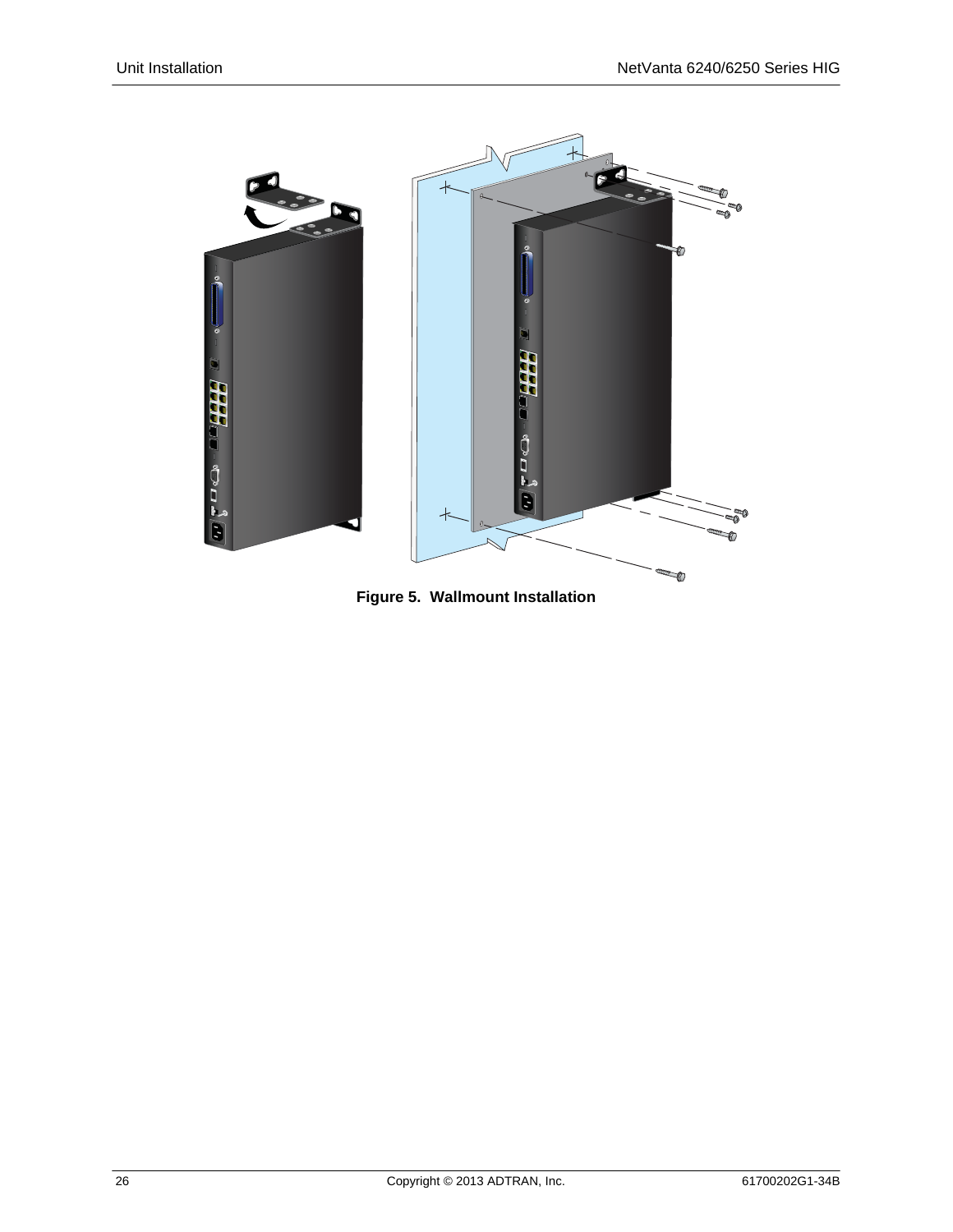## <span id="page-26-0"></span>**Supplying Power to the Unit**

The NetVanta 6240/6250 Series units come equipped with a 120 VAC, 60 Hz power supply for connecting to a properly grounded power receptacle. (A detachable power cable with a grounded, three-prong plug comes with the shipment.) To power this unit, connect the power cable to an appropriate AC power source.

| In addition to the equipment earthing conductor in the power supply cord, a<br>$\bullet$<br>supplementary equipment earthing conductor is to be installed between the system and<br>earth.                                                                                                                                                                                                                                                                                                                                                                                                                                                                                                                                                                                                                                                                                                                                                                                                                                                                                                                                                                                                                                                                                                                                                                                                                                              |
|-----------------------------------------------------------------------------------------------------------------------------------------------------------------------------------------------------------------------------------------------------------------------------------------------------------------------------------------------------------------------------------------------------------------------------------------------------------------------------------------------------------------------------------------------------------------------------------------------------------------------------------------------------------------------------------------------------------------------------------------------------------------------------------------------------------------------------------------------------------------------------------------------------------------------------------------------------------------------------------------------------------------------------------------------------------------------------------------------------------------------------------------------------------------------------------------------------------------------------------------------------------------------------------------------------------------------------------------------------------------------------------------------------------------------------------------|
| The supplemental earthing conductor shall be connected to the equipment using a<br>٠<br>number 8 ring terminal and should be fastened to the grounding lug provided on the<br>rear panel of the equipment. The ring terminal should be installed using the<br>appropriate crimping tool (AMP P/N 59250 T-EAD Crimping Tool or equivalent).                                                                                                                                                                                                                                                                                                                                                                                                                                                                                                                                                                                                                                                                                                                                                                                                                                                                                                                                                                                                                                                                                              |
| The supplementary equipment earthing conductor must not be smaller in size than<br>٠<br>cross-sectional area of not less than 2.5 mm <sup>2</sup> , if mechanically protected. The<br>supplementary equipment earthing conductor is to be connected to the product at the<br>terminal provided, and connected to earth in a manner that will retain the earth<br>connection when the power supply cord is unplugged. The connection to earth of the<br>supplementary earthing conductor must be in compliance with the appropriate rules for<br>terminating bonding jumpers in Part K of Article 250 of the National Electrical Code,<br>ANSI/NFPA 70, and Article 10 of Part 1 of the Canadian Electrical Code, Part 1,<br>C22.1. Termination of the supplementary earthing conductor is permitted to be made<br>to building steel, to a metal electrical raceway system, or to any earthed item that is<br>permanently and reliably connected to the electrical service equipment earthed.<br>Bare, covered, or insulated earthing conductors are acceptable. A covered or insulated<br>٠<br>conductor must have a continuous outer finish that is either green, or green with one or<br>more yellow stripes.<br>A readily accessible disconnect device, that is suitably approved and rated, shall be<br>$\bullet$<br>incorporated in the field wiring.<br>Maximum recommended ambient operating temperature is $50^{\circ}$ C.<br>٠ |
|                                                                                                                                                                                                                                                                                                                                                                                                                                                                                                                                                                                                                                                                                                                                                                                                                                                                                                                                                                                                                                                                                                                                                                                                                                                                                                                                                                                                                                         |

## <span id="page-26-1"></span>**Supplying DC Power to the NetVanta 6250**

The NetVanta 6250 can also be connected to a centralized DC power source via the two-position terminal block connector (**DC IN**) located on the rear of the chassis (see *[Figure 6 on page 28](#page-27-0)*). Power and ground connections require copper conductors and a ring lug.

*ADTRAN does not recommend using the optional battery backup unit when the NetVanta 6250 is being powered from a DC source.*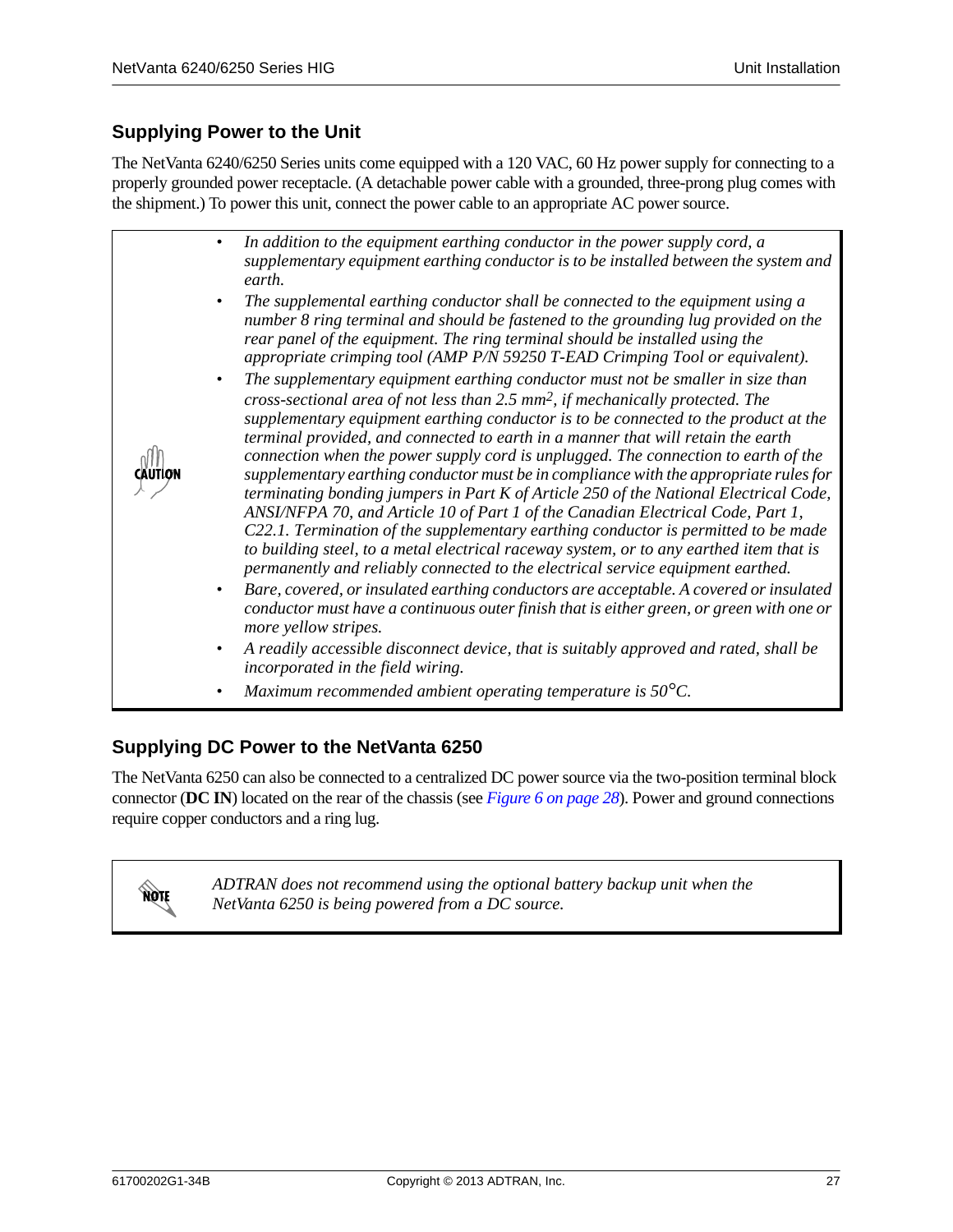| Instructions for Connecting DC Power Source to the NetVanta 6250 |                                                                                                                                                                                                                                                                                                         |  |
|------------------------------------------------------------------|---------------------------------------------------------------------------------------------------------------------------------------------------------------------------------------------------------------------------------------------------------------------------------------------------------|--|
| <b>Step</b>                                                      | <b>Action</b>                                                                                                                                                                                                                                                                                           |  |
|                                                                  | Insert the positive terminal of the DC power source into left position of the two-position terminal<br>block (labeled RTN on the NetVanta 6250). Tighten the screw.                                                                                                                                     |  |
| $\mathcal{P}$                                                    | Insert the negative terminal of the DC power source into the right position of the two-position<br>terminal block (labeled -48V on the NetVanta 6250). Tighten the screw.                                                                                                                               |  |
| 3                                                                | With the power disconnected, insert the terminal block into the receptacle labeled DC IN until it<br>is firmly seated against the chassis. Tighten the two screws.                                                                                                                                      |  |
| 4                                                                | Connect a ground wire (fitted with a number 8 ring terminal end) to the grounding lug using the<br>screw provided and the appropriate crimping tool (AMP P/N 59250 T-EAD Crimping Tool or<br>equivalent). Connect the other end of the ground wire to a protective earth ground. See<br>Figure 6 below. |  |
| 5                                                                | Supply DC power to the unit.                                                                                                                                                                                                                                                                            |  |
|                                                                  |                                                                                                                                                                                                                                                                                                         |  |

| <b>CAUTION</b> | Power to the NetVanta 6250 system must be from a reliably grounded 48 VDC.<br>$\bullet$                                      |
|----------------|------------------------------------------------------------------------------------------------------------------------------|
|                | Use only copper conductors when making power connections.<br>$\bullet$                                                       |
|                | Install unit in accordance with the requirements of NEC NFPA 70.<br>$\bullet$                                                |
|                | The branch circuit overcurrent protection shall be a fuse or circuit breaker rated<br>٠<br>minimum -48 VDC, maximum 10 A.    |
|                | • A readily accessible disconnect device, that is suitably approved and rated, shall be<br>incorporated in the field wiring. |
|                | Maximum recommended ambient operating temperature is $50^{\circ}$ C.<br>٠                                                    |

<span id="page-27-0"></span>

**Figure 6. Supplying DC Power and Grounding the NetVanta 6250**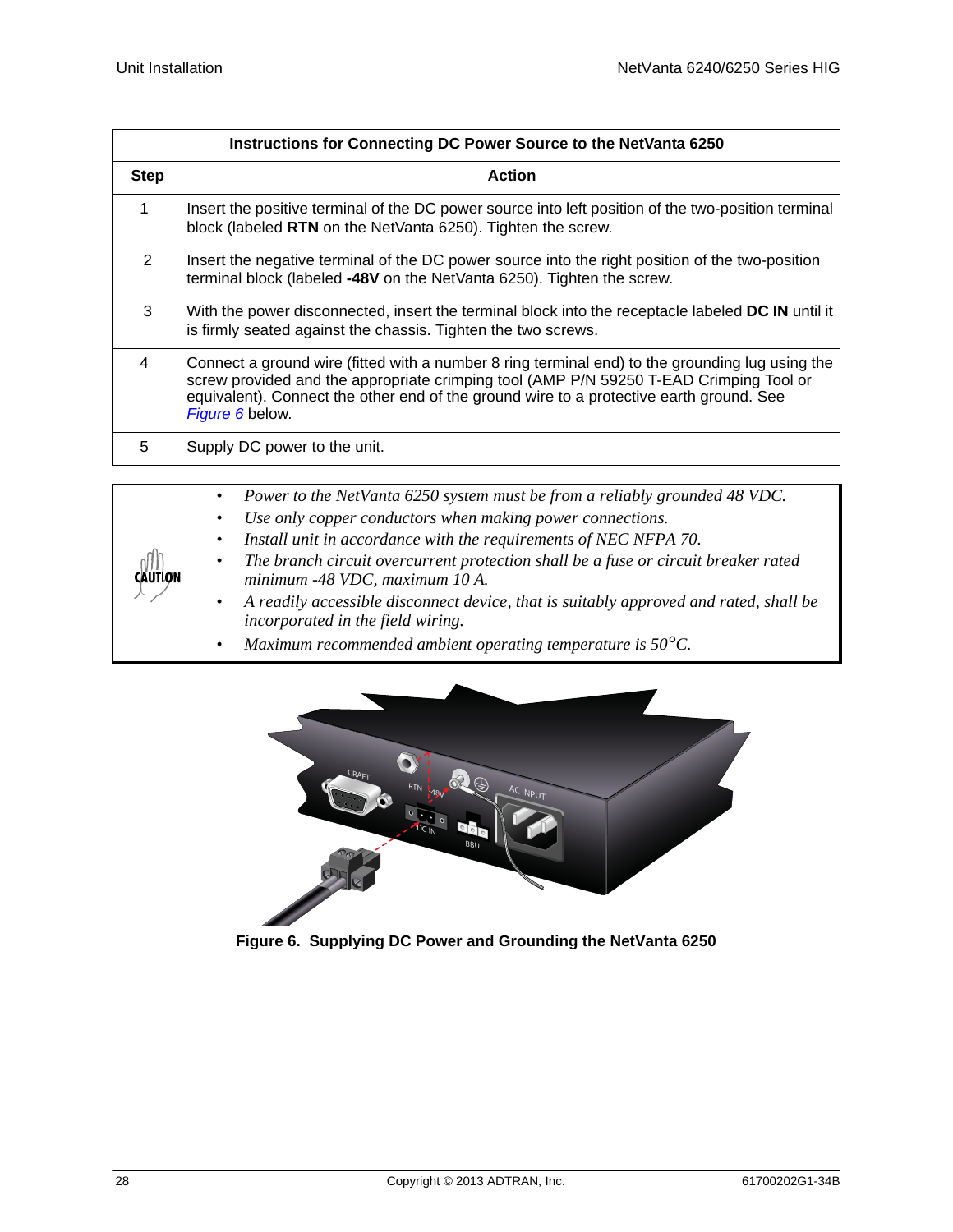## <span id="page-28-0"></span>**Optional Battery Backup Unit (P/N 1175044L1/L2)**

The ADTRAN battery backup unit (BBU) is an optional device designed as a backup DC power supply for the NetVanta 6240/6250 Series. The BBU connects to the NetVanta 6240/6250 through a 6-foot charge/discharge, 2-conductor wire with a keyed modular plug (included with the BBU). The 1175044L1 BBU is a low profile wallmount configuration. It can be rack mounted with the appropriate 19-inch or 23-inch rackmount adapter brackets. The 19-inch rackmount adapter bracket part number is P/N 1175047L1. The 23-inch rackmount adapter bracket part number is P/N 1175048L1.

**AQIE** 

*ADTRAN does not recommend using the optional battery backup unit when the NetVanta 6250 is being powered from a DC source.*

Features of the BBU, P/N 1175044L1, include the following:

- No-spill battery design
- Compact wallmount or rackmount box
- Double BBU rack mounting available
- 7 AHR battery (up to 8 hours of backup, depending on load)
- Modular plug (provides quick and easy installation)
- All mounting hardware included

#### *Unpack and Inspect the BBU*

After unpacking the BBU unit, inspect it for damage. If damage is noted, file a claim with the carrier; then contact ADTRAN Customer Service.

Batteries are retained and prewired in the BBU in a specific pattern. Battery position is maintained by foam spacers press fitted against the housing walls. Removing batteries or disconnecting wires compromises correct reassembly and should not be attempted.

#### *BBU Safety and EMC Notices*

| $\frac{1}{2}$ | Removing the BBU covers could allow batteries to fall out.                         |
|---------------|------------------------------------------------------------------------------------|
|               | The BBU should only be used in specified ADTRAN applications.                      |
|               | The BBU (P/N 1175044L1) weighs in excess of 30 pounds. Arrange for assistance when |
|               | handling the BBU for mounting.                                                     |

This device complies with Part 15 of the FCC rules. Operation is subject to the following two conditions:

- This device may not cause harmful interference.
- This device must accept any interference received, including that which may cause undesired operation.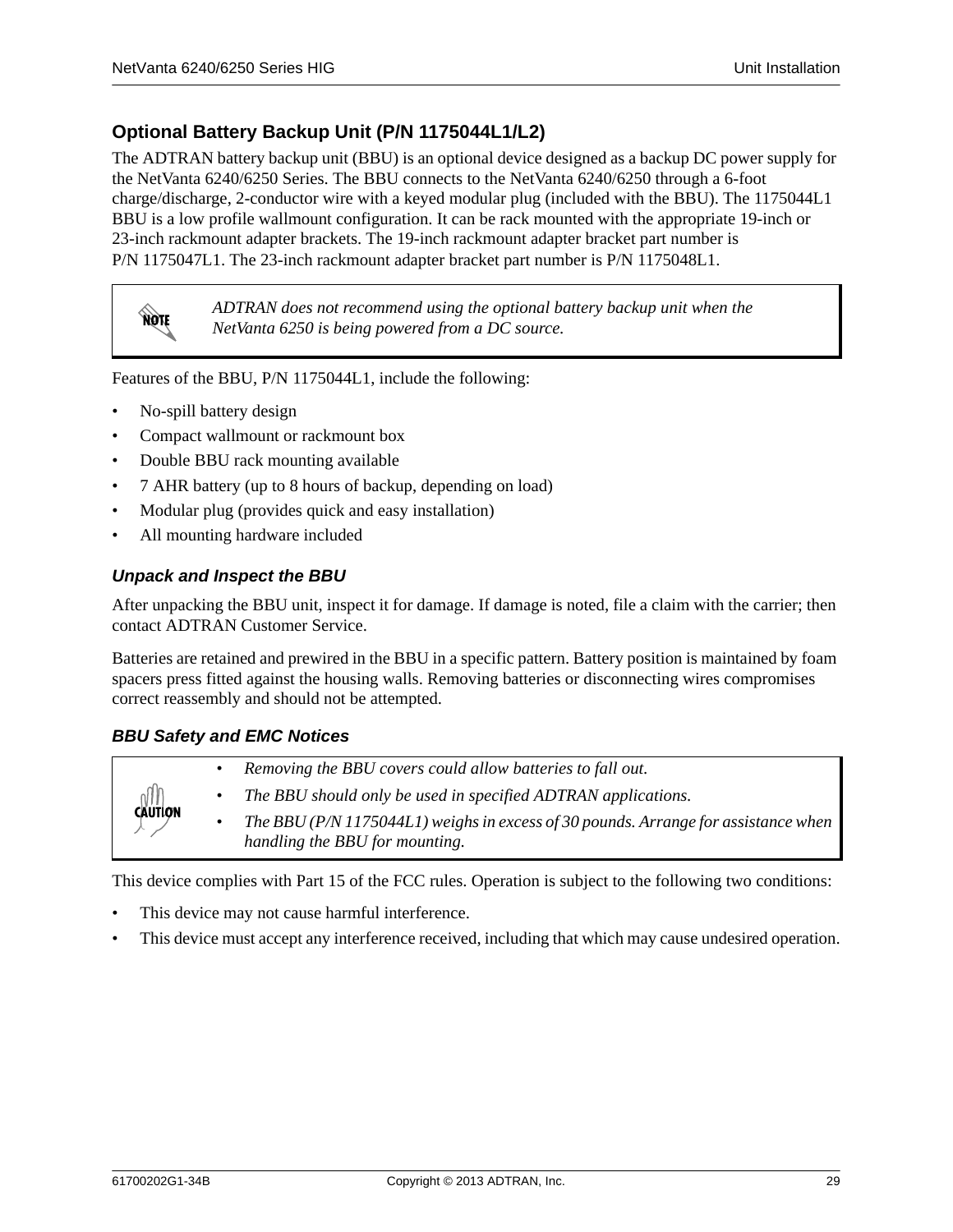## *Wall Mounting the BBU*

*[Figure 7](#page-29-0)* shows the BBU (P/N 1175044L1) mounting dimensions for the NetVanta 6240/6250 Series.



#### **Figure 7. Wall Mounting the BBU**

<span id="page-29-0"></span>Install the BBU as follows:

| <b>Instructions for Wall Mounting the BBU</b> |                                                                                                                                                                                                                                                                                                                          |  |
|-----------------------------------------------|--------------------------------------------------------------------------------------------------------------------------------------------------------------------------------------------------------------------------------------------------------------------------------------------------------------------------|--|
| <b>Step</b>                                   | Action                                                                                                                                                                                                                                                                                                                   |  |
| 1                                             | Decide on a location for the BBU, keeping in mind that the cable plugs must be able to reach<br>their designated sockets in the NetVanta unit.                                                                                                                                                                           |  |
| $\mathcal{P}$                                 | Prepare the mounting surface by attaching a board (typically plywood, 3/4-inch to 1-inch thick)<br>to a wall stud using $#6$ to $#10$ (2.5-inch or greater in length) wood screws.<br><b>Important!</b> Mounting to a stud ensures stability. Using sheetrock anchors may not provide<br>sufficient long-term stability. |  |
| 3                                             | Ensuring a plumb measurement, mark where the pilot holes are to be drilled according to the<br>dimensions given in Figure 7 on page 30.                                                                                                                                                                                  |  |
| 4                                             | Drill all four pilot holes using a size 1/16-inch drill bit.                                                                                                                                                                                                                                                             |  |
| 5                                             | Screw two #10 x 3/4-inch pan-head screws into the top two previously drilled holes. Let the<br>head of each screw protrude 1/16 inch from the plywood to engage the keyhole slot.                                                                                                                                        |  |

| $\frac{1}{2}$ | Do not let the weight of the BBU rest on the two keyhole screws. Maintain support<br>until the lower two screws are fully inserted. |
|---------------|-------------------------------------------------------------------------------------------------------------------------------------|
|---------------|-------------------------------------------------------------------------------------------------------------------------------------|

| 6 | With an assistant, lift the BBU and position to engage the screw heads into the top two<br>keyholes. Allow the unit to slide down until the slot end rests against the screws. |
|---|--------------------------------------------------------------------------------------------------------------------------------------------------------------------------------|
|   | Insert the two lower screws through the tabs and tighten securely.                                                                                                             |
| 8 | Use cable ties as appropriate. The battery connection from the BBU should be directly<br>connected to the BATT port on the rear of the chassis.                                |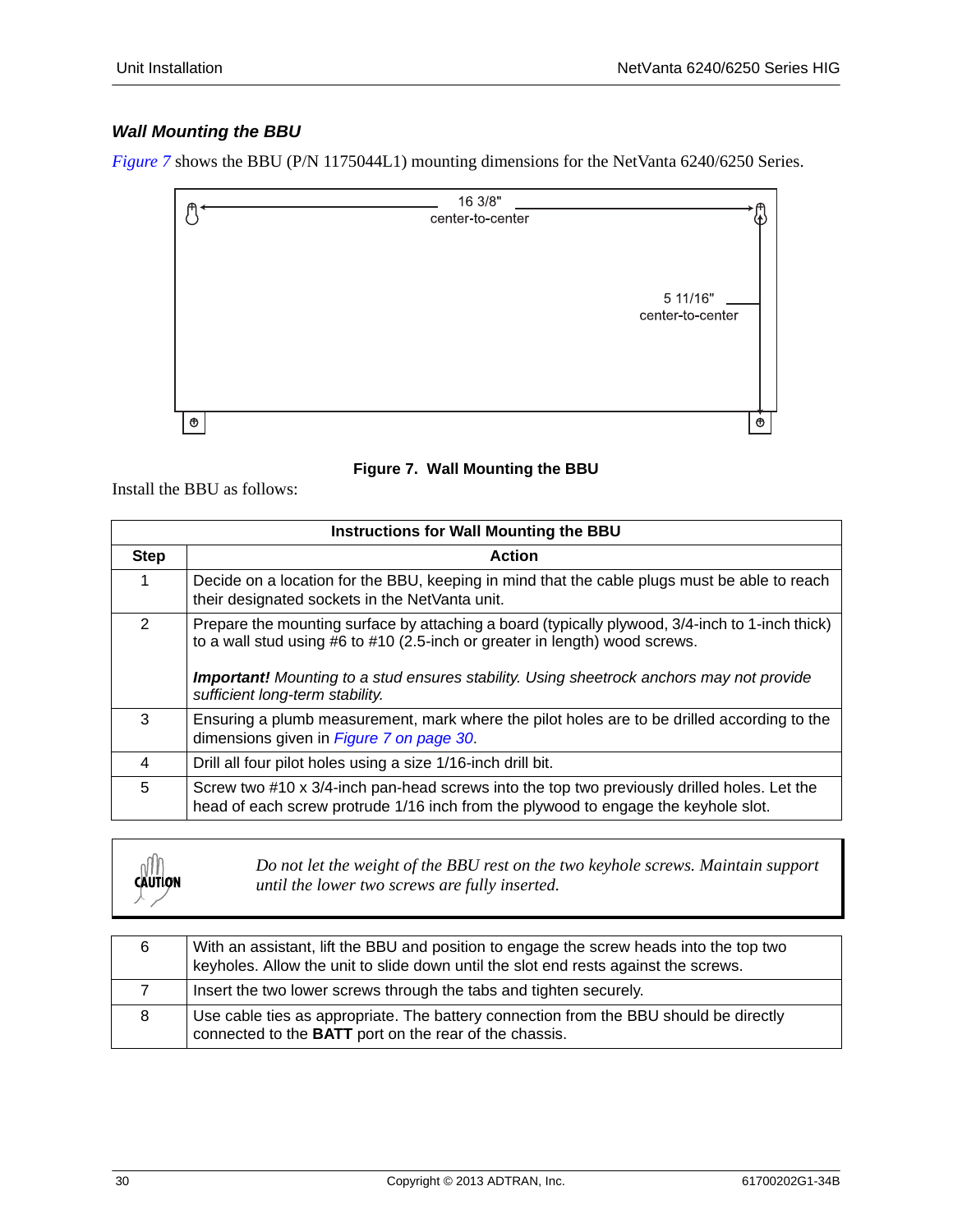#### *BBU Maintenance*

- The BBU does not require routine maintenance for normal operation. The life expectancy of the BBU is 3 to 5 years on standby when used at room temperature.
- Excessive heat decreases battery power and life. Extreme low temperature also decreases battery capacity. Ideal ambient temperature for battery life and capacity is 20°C.
- Battery shelf life is extended in cooler temperatures.
- To order replacement batteries, reference the following part number: 1975044L1 (12 V replacement batteries).

ADTRAN is an environmentally friendly company. Therefore, we encourage the proper recycling and [handling of the batteries. Federal and state laws prohibit the improper disposal of all lead acid batteries.](https://www.adtran.com/pub/Library/Reference_Guides/Battery_Replacement__Recycling_Document__Rev_A_.pdf)  The customer is responsible for the handling of their batteries from the day of purchase through their ultimate disposal. For more information on battery replacement and recycling, refer to the document *Battery Replacement and Recycling*.

#### *BBU Specifications*

<span id="page-30-0"></span>*[Table 3](#page-30-0)* provides BBU specifications.

| <b>Battery</b>                 |                                           |  |
|--------------------------------|-------------------------------------------|--|
| Part Number:                   | 311212V02                                 |  |
| Suppliers:                     | <b>YUASA and Panasonic</b>                |  |
| Batteries:                     | 7 AHR per battery                         |  |
| Voltage:                       | -12 VDC per battery                       |  |
| Backup Time:                   | Up to 8 hours                             |  |
| Wire Gauge:                    | 18 AWG                                    |  |
| <b>Environmental</b>           |                                           |  |
| <b>Operating Temperatures:</b> | Charge: $-15^{\circ}$ C to $50^{\circ}$ C |  |
|                                | Discharge: -20°C to 60°C                  |  |
| Preferred:                     | $20^{\circ}$ C                            |  |
| <b>Physical Dimensions</b>     |                                           |  |
| P/N 1175044L1:                 | 17-inch W x 6.5-inch H x 3.5-inch D       |  |
| Weight:                        | 30 lb                                     |  |
|                                |                                           |  |

#### **Table 3. BBU Specifications**

Your NetVanta unit is now ready to be configured and connected to the network. For information on configuration for a specific application, refer to the configuration guides provided online on **ADTRAN's** [Support Forum](http://supportforums.adtran.com) [For details on the CLI, refer to the](http://kb.adtran.com/display/2/kb/emailArticle.aspx?aid=2219) *AOS Command Reference Guide*. All other related documents are also available online on [ADTRAN's Support Forum](http://supportforums.adtran.com).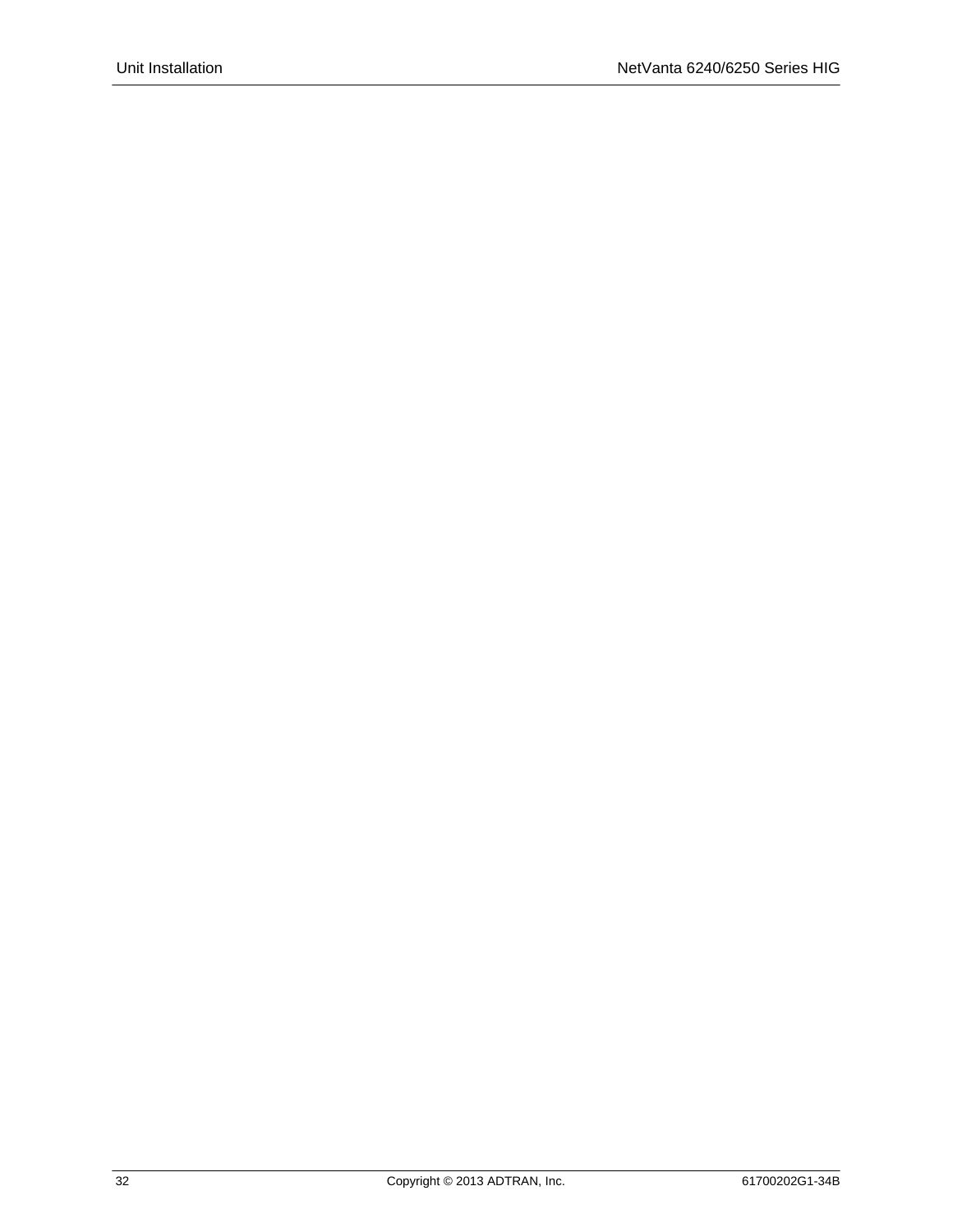## <span id="page-32-0"></span>**APPENDIX A. CONNECTOR PIN DEFINITIONS**

The following tables provide the pin assignments for the base unit.

| <b>Pins</b> | 50-pin<br><b>Amphenol</b><br><b>Connector</b> | <b>Description</b>                       |
|-------------|-----------------------------------------------|------------------------------------------|
| 1, 26       | Circuit 1                                     | FXS 0/1 Ring, Tip                        |
| 2, 27       | Circuit 2                                     | FXS 0/2 Ring, Tip                        |
| 3, 28       | Circuit 3                                     | FXS 0/3 Ring, Tip                        |
| 4, 29       | Circuit 4                                     | FXS 0/4 Ring, Tip                        |
| 5,30        | Circuit 5                                     | FXS 0/5 Ring, Tip                        |
| 6,31        | Circuit 6                                     | FXS 0/6 Ring, Tip                        |
| 7,32        | Circuit 7                                     | FXS 0/7 Ring, Tip                        |
| 8,33        | Circuit 8                                     | FXS 0/8 Ring, Tip                        |
| 9, 34       | Circuit 9                                     | FXS 0/9 Ring, Tip                        |
| 10, 35      | Circuit 10                                    | FXS 0/10 Ring, Tip                       |
| 11, 36      | Circuit 11                                    | FXS 0/11 Ring, Tip                       |
| 12, 37      | Circuit 12                                    | FXS 0/12 Ring, Tip                       |
| 13, 38      | Circuit 13                                    | FXS 0/13 Ring, Tip                       |
| 14, 39      | Circuit 14                                    | FXS 0/14 Ring, Tip                       |
| 15, 40      | Circuit 15                                    | FXS 0/15 Ring, Tip                       |
| 16, 41      | Circuit 16                                    | FXS 0/16 Ring, Tip                       |
| 17, 42      | Circuit 17                                    | FXS 0/17 Ring, Tip or FXO 0/3 Ring, Tip  |
| 18, 43      | Circuit 18                                    | FXS 0/18 Ring, Tip or FXO 0/4 Ring, Tip  |
| 19, 44      | Circuit 19                                    | FXS 0/19 Ring, Tip or FXO 0/5 Ring, Tip  |
| 20, 45      | Circuit 20                                    | FXS 0/20 Ring, Tip or FXO 0/6 Ring, Tip  |
| 21, 46      | Circuit 21                                    | FXS 0/21 Ring, Tip or FXO 0/7 Ring, Tip  |
| 22, 47      | Circuit 22                                    | FXS 0/22 Ring, Tip or FXO 0/8 Ring, Tip  |
| 23, 48      | Circuit 23                                    | FXS 0/23 Ring, Tip or FXO 0/9 Ring, Tip  |
| 24, 49      | Circuit 24                                    | FXS 0/24 Ring, Tip or FXO 0/10 Ring, Tip |
| 25, 50      |                                               | Unused                                   |

<span id="page-32-2"></span><span id="page-32-1"></span>**Table A-1. VOICE Connector Pinouts (NetVanta 6240)**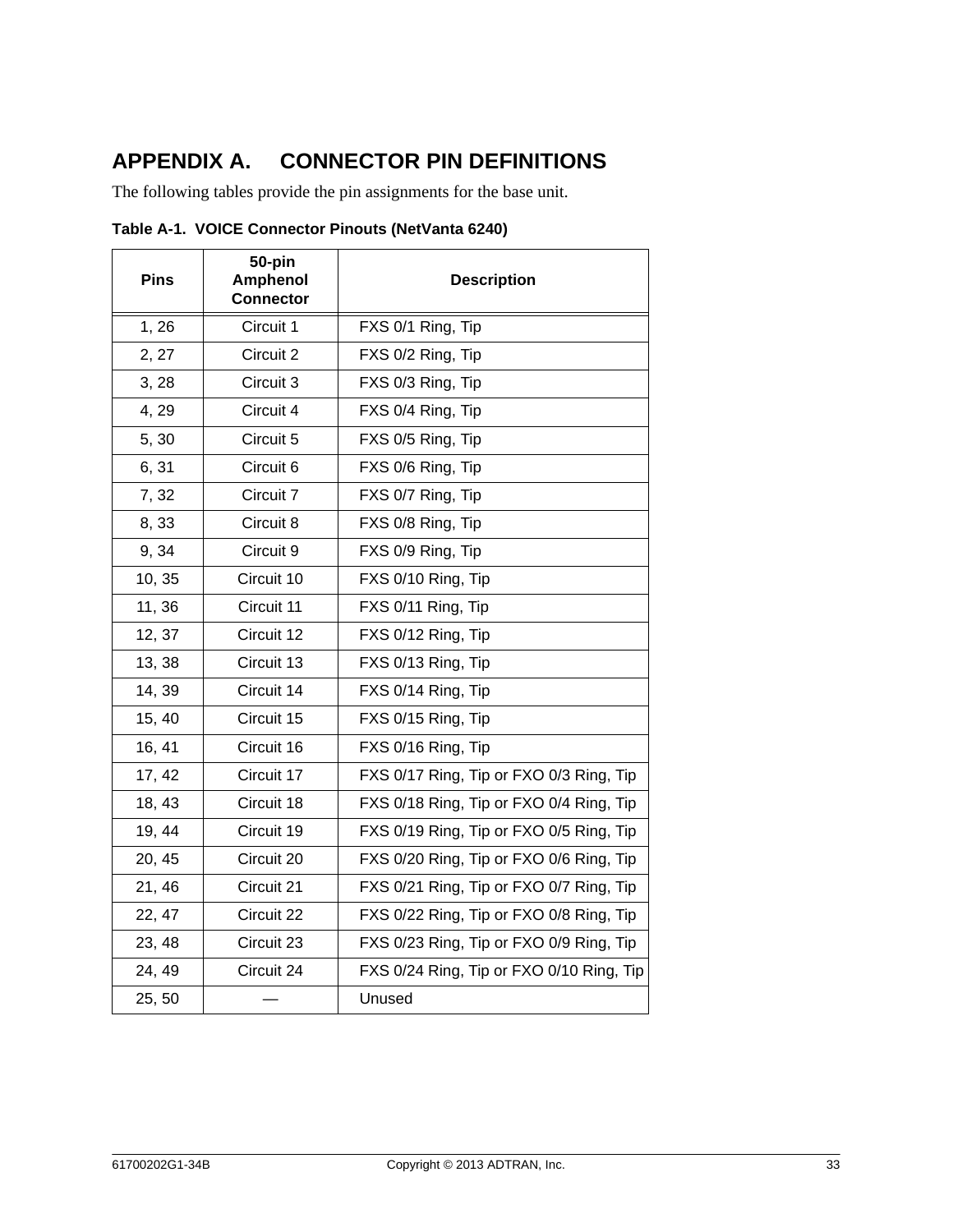| <b>Pins</b> | 50-pin<br>Amphenol<br><b>Connector</b> | <b>Description</b>                      |
|-------------|----------------------------------------|-----------------------------------------|
| 1,26        | Circuit 1                              | FXS 0/1 Ring, Tip                       |
| 2, 27       | Circuit 2                              | FXS 0/2 Ring, Tip                       |
| 3, 28       | Circuit 3                              | FXS 0/3 Ring, Tip                       |
| 4, 29       | Circuit 4                              | FXS 0/4 Ring, Tip                       |
| 5,30        | Circuit 5                              | FXS 0/5 Ring, Tip                       |
| 6,31        | Circuit 6                              | FXS 0/6 Ring, Tip                       |
| 7,32        | Circuit 7                              | FXS 0/7 Ring, Tip                       |
| 8,33        | Circuit 8                              | FXS 0/8 Ring, Tip                       |
| 9, 34       | Circuit 9                              | FXS 0/9 Ring, Tip                       |
| 10, 35      | Circuit 10                             | FXS 0/10 Ring, Tip                      |
| 11, 36      | Circuit 11                             | FXS 0/11 Ring, Tip                      |
| 12, 37      | Circuit 12                             | FXS 0/12 Ring, Tip                      |
| 13, 38      | Circuit 13                             | FXS 0/13 Ring, Tip                      |
| 14, 39      | Circuit 14                             | FXS 0/14 Ring, Tip                      |
| 15, 40      | Circuit 15                             | FXS 0/15 Ring, Tip                      |
| 16, 41      | Circuit 16                             | FXS 0/16 Ring, Tip                      |
| 17, 42      | Circuit 17                             | FXS 0/17 Ring, Tip or FXO 0/1 Ring, Tip |
| 18, 43      | Circuit 18                             | FXS 0/18 Ring, Tip or FXO 0/2 Ring, Tip |
| 19, 44      | Circuit 19                             | FXS 0/19 Ring, Tip or FXO 0/3 Ring, Tip |
| 20, 45      | Circuit 20                             | FXS 0/20 Ring, Tip or FXO 0/4 Ring, Tip |
| 21, 46      | Circuit 21                             | FXS 0/21 Ring, Tip or FXO 0/5 Ring, Tip |
| 22, 47      | Circuit 22                             | FXS 0/22 Ring, Tip or FXO 0/6 Ring, Tip |
| 23, 48      | Circuit 23                             | FXS 0/23 Ring, Tip or FXO 0/7 Ring, Tip |
| 24, 49      | Circuit 24                             | FXS 0/24 Ring, Tip or FXO 0/8 Ring, Tip |
| 25, 50      | <b>FXO 0/0</b>                         | <b>FXO 0/0</b>                          |

<span id="page-33-1"></span><span id="page-33-0"></span>**Table A-2. VOICE Connector Pinouts (NetVanta 6250)**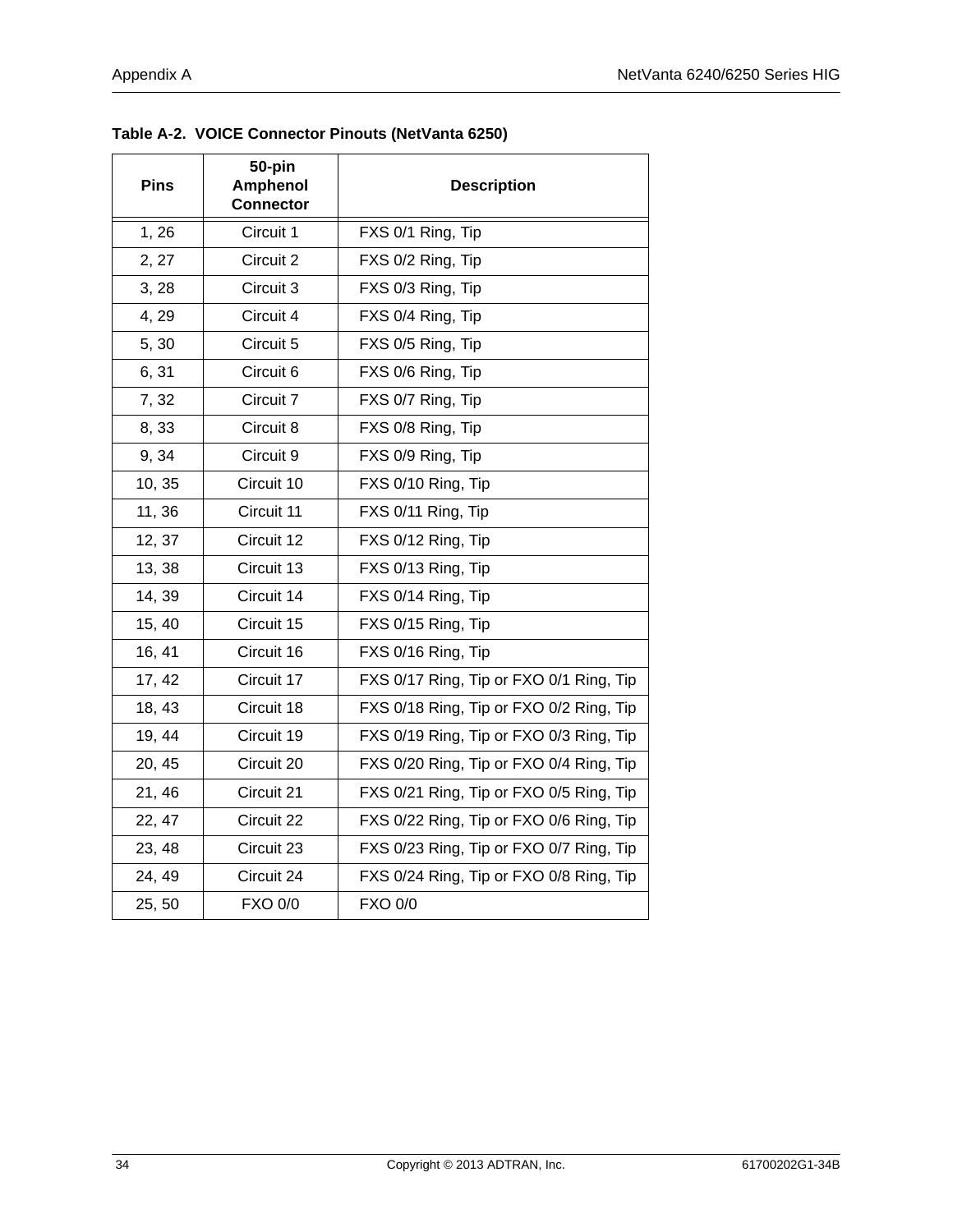<span id="page-34-4"></span><span id="page-34-0"></span>**Table A-3. FXO Connector Pinouts**

| Pin  | <b>Name</b> | <b>Description</b>                |
|------|-------------|-----------------------------------|
| 1, 2 |             | Unused                            |
|      | Ring        | Ring lead of the 2-wire interface |
|      | Tip         | Tip lead of the 2-wire interface  |
| 5, 6 |             | Unused                            |

#### <span id="page-34-5"></span><span id="page-34-1"></span>**Table A-4. T1 Port Pinouts**

| Pin           | <b>Name</b> | <b>Description</b>                    |
|---------------|-------------|---------------------------------------|
|               | RX.         | Receive data from the network–Ring    |
| $\mathcal{P}$ | RX.         | Receive data from the network-Tip     |
| 3             |             | Unused                                |
|               | TX          | Transmit data toward the network–Ring |
| 5             | ТX          | Transmit data toward the network-Tip  |
| $6 - 8$       |             | Unused                                |

#### <span id="page-34-6"></span><span id="page-34-2"></span>**Table A-5. 10/100Base-T Ethernet Port Pinouts**

| Pin  | <b>Name</b> | <b>Description</b>       |
|------|-------------|--------------------------|
|      | TX+         | <b>Transmit Positive</b> |
| 2    | TX-         | <b>Transmit Negative</b> |
| 3    | $RX+$       | <b>Receive Positive</b>  |
| 4, 5 |             | Unused                   |
| 6    | RX-         | <b>Receive Negative</b>  |
| 7. 8 |             | Unused                   |

### <span id="page-34-7"></span><span id="page-34-3"></span>**Table A-6. 1000Base-T Gigabit Ethernet Port Pinouts**

| <b>Pin</b>    | <b>Name</b>       | <b>Description</b>               |
|---------------|-------------------|----------------------------------|
| 1             | TRD0+             | <b>Transmit/Receive Positive</b> |
| $\mathcal{P}$ | TRD0-             | <b>Transmit/Receive Negative</b> |
| 3             | TRD1+             | <b>Transmit/Receive Positive</b> |
| 4             | TRD <sub>2+</sub> | <b>Transmit/Receive Positive</b> |
| 5             | TRD2-             | Transmit/Receive Negative        |
| 6             | TRD1-             | <b>Transmit/Receive Negative</b> |
| 7             | TRD3+             | <b>Transmit/Receive Positive</b> |
| 8             | TRD3-             | <b>Transmit/Receive Negative</b> |